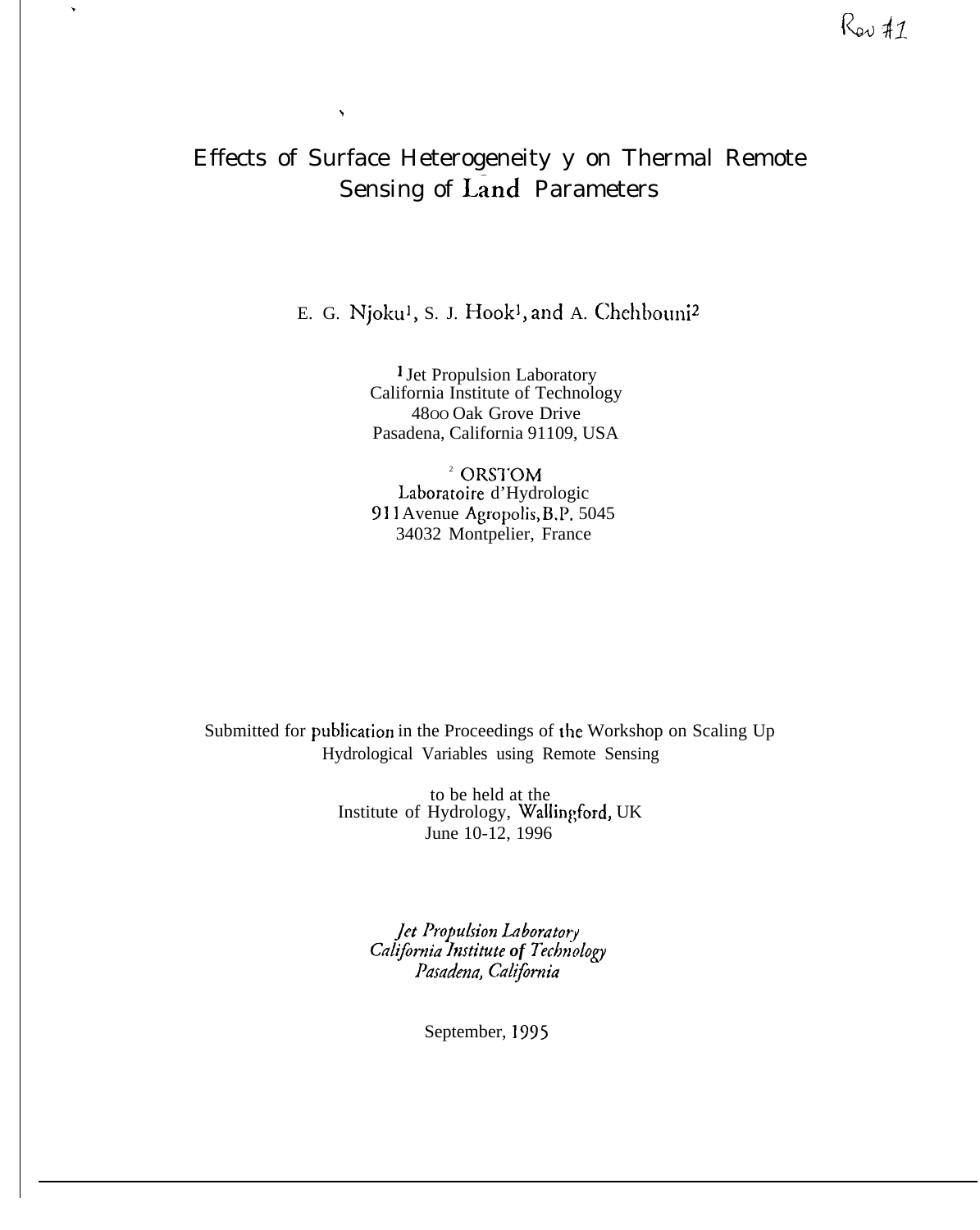Abstract

In this paper, simplified radiative transfer models and two-component simulations are used to illustrate the effects of surface heterogeneity on remotely sensed land parameters in the thermal infrared and microwave spectral regions, The regions considered are  $9-12 \mu m$  in the infrared, and  $3-24 \mu m$  in the microwave. The simulations show that remote sensing observations over heterogeneous terrain yield estimates of sensor-averaged, or "effective", parameters that may be significantly different from the area-averaged, or "composite", parameters that are often assumed to be estimated by the remote sensors. Differences as large as 0.4 'C in surface temperature,  $0.01$ -0.06 g cm<sup>-3</sup> in surface soil moisture, and 0.2-1.0 kg m<sup>-2</sup> in vegetation water content, or larger, may be common. These differences arise from different sources in the infrared and microwave domains, but are a result in both cases of the nonlinear radiative transfer relationships between surface parameters and radiance received by the sensor. In the infrared case, for surface temperature, the nonlinearity is caused by the Planck function, In the microwave case, the nonlinearity *h* is caused primarily by the vegetation opacity, such that the effective surface temperature, surface soil moisture, and vegetation water content always differ from their composite counterparts when vegetation is present. The magnitude of these differences depends on wavelength, the nonlinearities increasing in both infrared and microwave regions as the wavelengths decrease. The differences also depend on the relative fractional covers of the components and On their parameter contrasts, typically being largest at intermediate values of fractional cover, In many situations, the differences between effective and composite surface parameters may be small and can be safely neglected. However, in some cases, particular in semiarid environments or agricultural areas where large parameter contiasts exist between bare and vegetated surfaces, unexpectedly large differences may occur that need to be addressed. The use of visible and near-infrared sensing to obtain information on "within-pixel" fractional vegetation cover should be considered in these cases.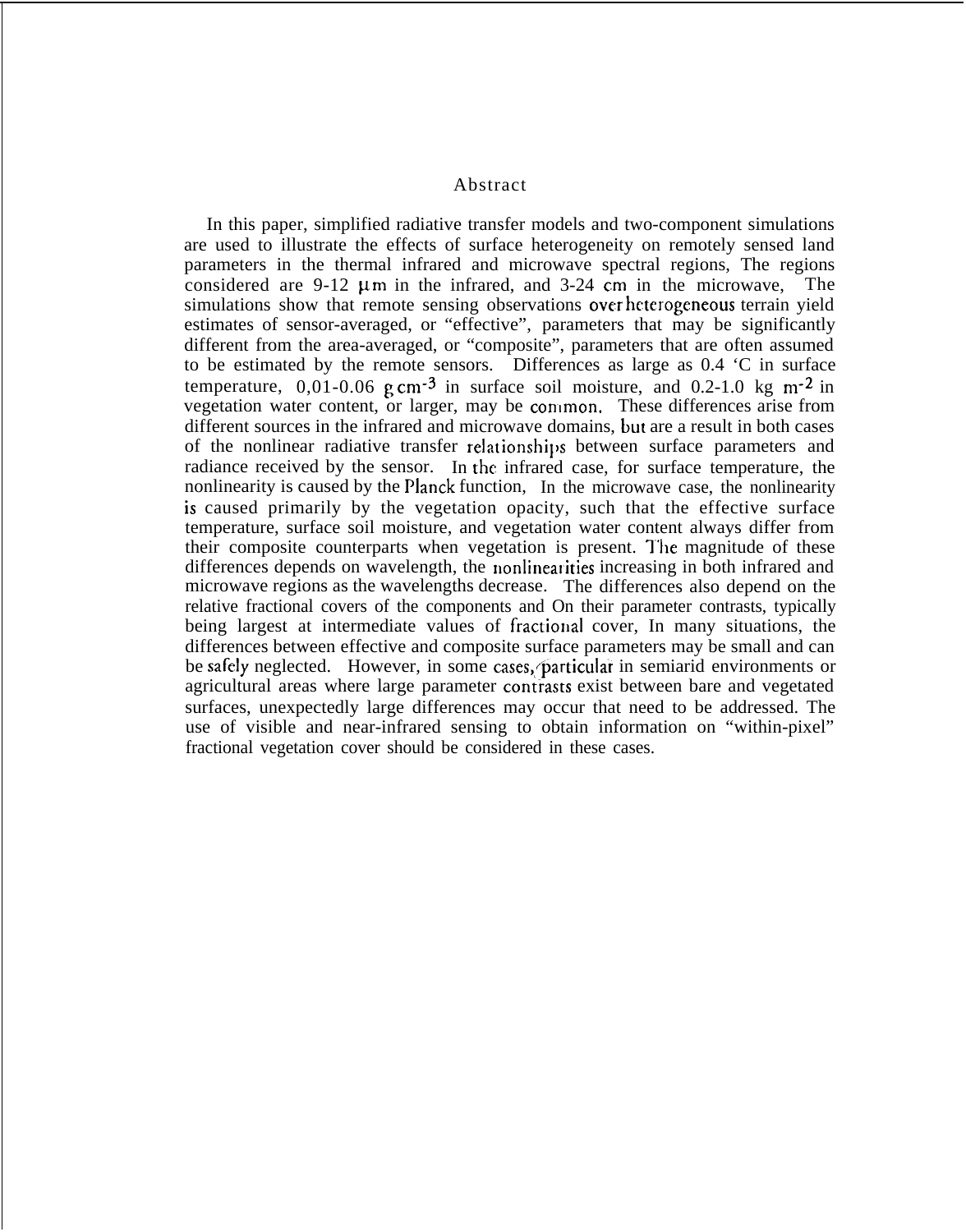# 1. Introduction

\

Remote sensing observations, used in conjunction with in situ measurements, can provide information of value in modeling and monitoring the biophysical processes governing balances of energy and water at the land surface. <observations from space are uniquely suited to studying the spatial and temporal variabilities of these processes over a wide range of scales due to their wide-swath mapping and orbital sampling capabilities. Knowledge of the fluxes of energy and water at the surface, the manner in which these fluxes are affected by changing atmospheric and surface characteristics, and the way they vary in different climatic regimes is important, since the fluxes represent boundary conditions for dynamical models of atmospheric circulation and water movement in the soil (Bougeault (1991), Famiglietti et al. (1992)). The fluxes are also important controlling influences in dynamical models of ecosystem functioning and crop growth (Running (1 990), LoSeen et al. (1 995)).

A number of important issues must be addressed in the use of remote sensing observations as inputs for the development and operation of these models. Parameterizations of surface characteristics and fluxes must be matched to parameterizations of radiative transfer. This requires formulation of relationships between the parameters of the biophysical and observational models and methods to interpolate their different space-time sampling. The sensitivities of the models to their descriptive parameters must be assessed, so that assimilation methods may be developed that are resistant to the effects of uncertainties and noise inherent in the observational data, and in order to select optimal channel configurations and develop retrieval methods for maximum information transfer. Remote sensing observations must be considered as an adjunct to, not as a replacement for, in situ data in such studies.

In addressing linkages between surface fluxes and remote sensing observations, most studies either assume spatial homogeneity (single component) within the remote sensor footprint (pixel), or they assume that tile observations are related to areaweighted averages of the surface parameters ("composite" parameters), in which the weights are the fractional coverages of the different surface types. The implications of these assumptions have not been adequately investigated. Thus, studies using thermal infrared sensing to retrieve surface temperatures (Wan and Dozier (1989), Becker and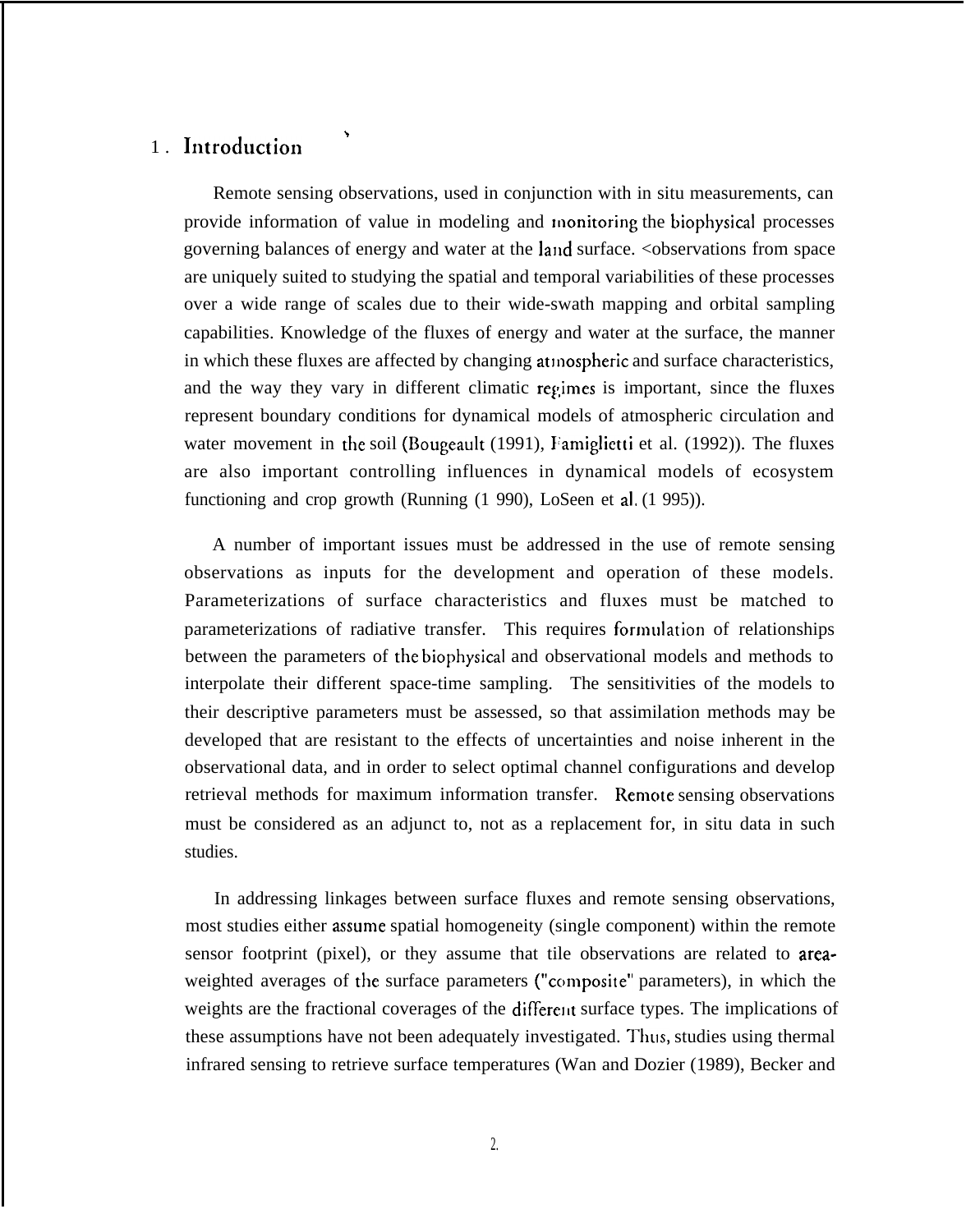Li (1990), Sobrino et al. (1991), Kerr et al. (1992), Prata (1993), and Kealy and Hook(1 993)), and to obtain surface fluxes (e.g. Kustas et al.  $(1\,989)$ , Holwill and Stewart (1 992)), have commonly assumed that surface temperature and emissivity are constant within the observation pixel  $(-1)$ -km dimension from space). Similarly, in studies of vegetation and soil moisture using passive microwave sensing, homogeneous or area-weighted surface parameters are usually assumed within the footprint (Choudhury et al. (1987), Owe et al. (1992)). However, land surfaces exhibit significant heterogeneity at all spatial scales, and the coupling of radiation from different surface components into the sensor receiving aperture, as expressed by the radiative transfer and sensor reception equations, is nonlinear. Hence, unexpected biases may occur in retrievals of surface parameters and fluxes using remotely sensed data if these heterogeneities are not investigated and understood. In many cases these biases may be negligible; in some they may be unacceptably large. Recent investigations have begun to address these aspects and to quantify the extent of naturally-occurring heterogeneity (Dozier (198 1), Caselles and Sobrino (1989), Labed and Stoll (1991), Becker and Li (1994), Humes ct al. (1994)).

In this paper we use a simplified approach to investigate the effects of surface heterogeneity on thermal infrared and microwave remote sensing observations, and on the pararneterizations by which they are linked to land surface energy fluxes. Most rough soil and vegetated surfaces impose a three-dimensional heterogeneity at the land-atmosphere interface. However, for our purposes we shall consider only the twodimensional heterogeneity of the radiation field just above the soil or vegetation, thus avoiding consideration of radiation interactions within the volume or cavities of the surface. The discussion is somewhat idealized, but nevertheless can be used to illustrate the magnitudes of the effects of interest. To illustrate the effects, a variety of two-component surfaces are simulated with parameters ranging over extents typical of some natural surfaces. The wavelength regions considered are  $9-12 \mu m$  in the infrared, and  $3-24$  cm  $(10-1)$ .  $25$  GHz) in the microwave, since these are the regions most commonly used for thermal sensing of land parameters.

In Section 2 simplified surface energy and radiative transfer parameterizations are presented as a context for describing how parameters derived from thermal remote sensing data may be used in estimating fluxes. In Section 3 the expressions for remotely sensed "effective" parameters are presented and compared with the expressions for composite temperature. In Section 4 simulations are performed using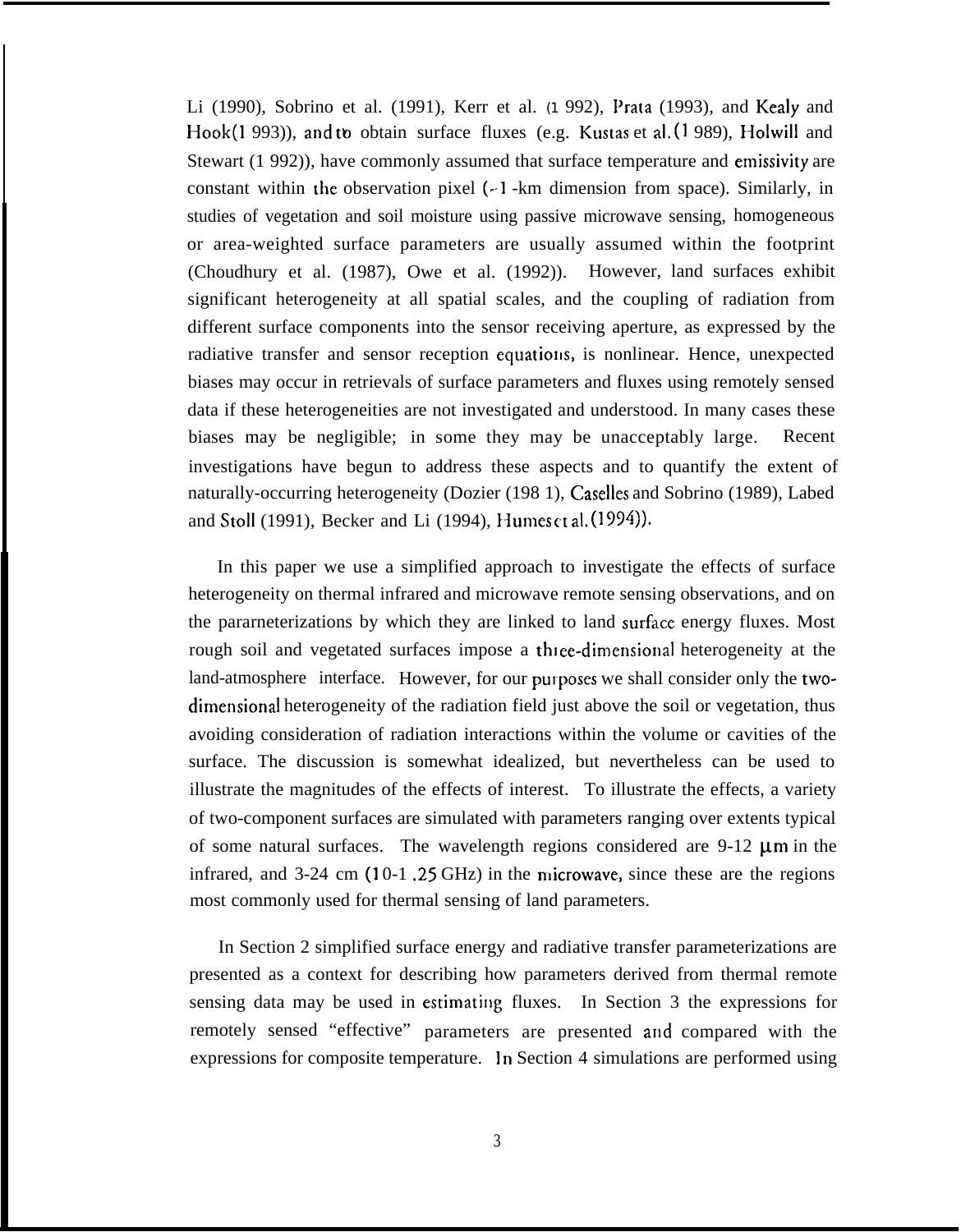two-component surfaces to indicate the magnitudes of nonlinearities potentially introduced in parameter retrievals due to effects of heterogeneity. Section 5 contrasts the expressions for remotely sensed effective parameters with those developed to represent large-area surface fluxes, and Section 6 presents the conclusions of the study.

## 2. Model Parameterizations

The two basic challenges to be addressed in assimilating remote sensing data into hydrologic and atmospheric circulation models are: (1) defining appropriate parameterizations for linking the remote sensing and surface flux models so that the remotely sensed data can provide information directly to the models of biophysical processes in the soil and atmosphere; and (2) accounting for the differences in spatial and temporal resolutions at which the remote sensing measurements are made and at which the models of processes in the soil and atmosphere operate, This is particularly important in regions of strong surface heterogeneity, where high spatial and temporal variability of surface fluxes occur, such as are often encountered in semiarid and some agricultural environments. Such environments are important for study, since they cover a large fraction of the globe, and significant a proportion of the human population depends on them for survival. Adverse climate change or surface degradation in these regions can have critical impacts on food and water supplies. Errors in remote sensing and flux modeling caused by ignoring the effects of surface heterogeneity are largest in these regions.

The focus of this paper is to illustrate the effects of heterogeneity primarily from a remote sensing viewpoint, thus the issue of determining appropriate parameterizations for aggregating surface fluxes over heterogeneous terrain is not addressed here (see for example Chehbouni et al. (199s)). However, the basic expressions for surface energy fluxes are provided below as a starting point to illustrate the manner in which remote sensing parameterizations are related to parameterizations of surface fluxes,

#### 2.1 Surface Flux Parameterizations

A useful summary of surface flux parametrization schemes applicable to climate and hydrologic modeling is provided by Rowntree (1991). The energy flux boundary conditions are expressed by the surface energy balance equation:

$$
R_n = H + LE + G \tag{1}
$$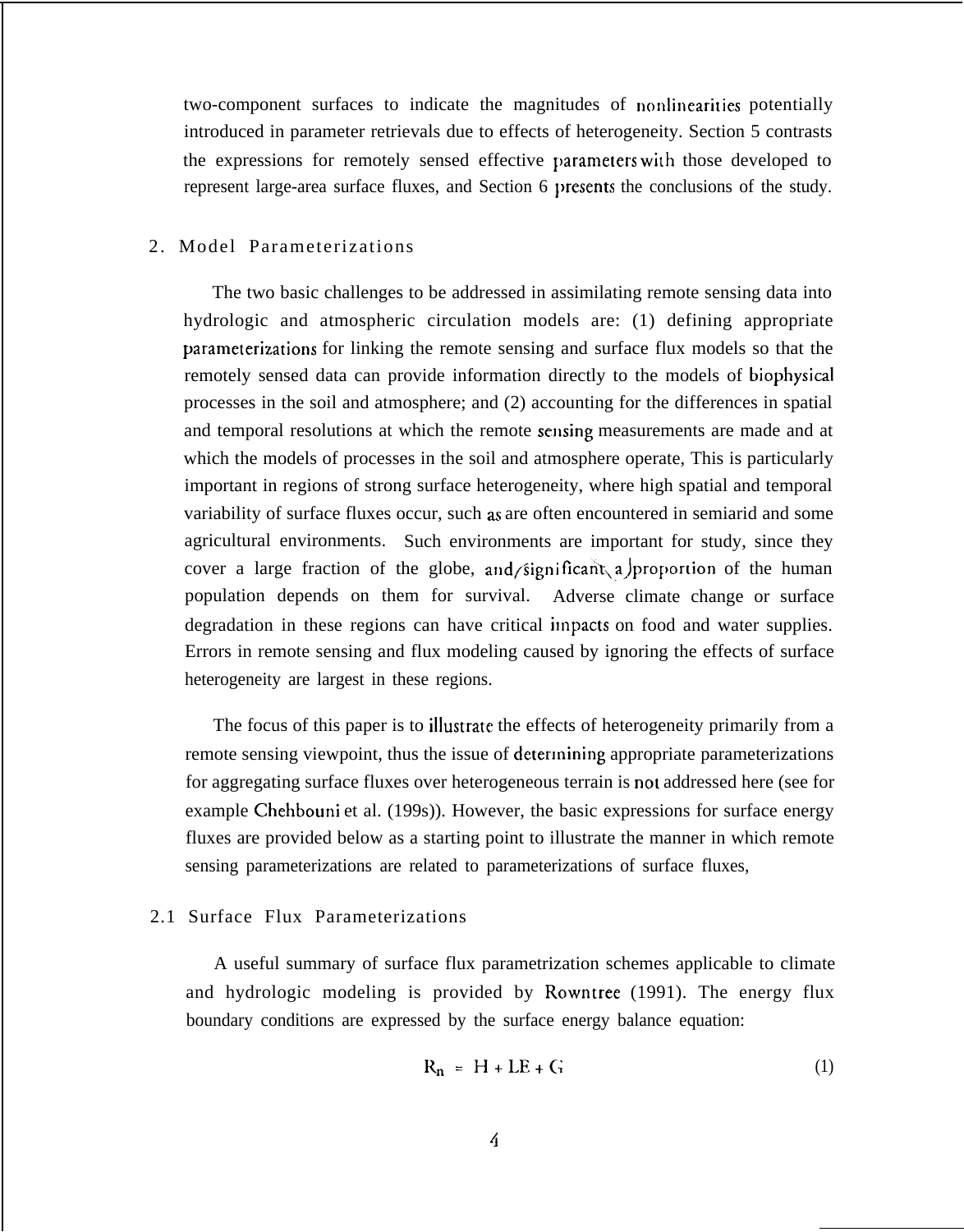where,  $R_n$  is the net downward radiation flux at the surface, H and LE are the upward sensible and latent heat surface fluxes, respectively, (the latent heat flux I,E is the product of the evaporative moisture flux E and the latent heat of vaporization L), and G is the downward heat flux into the soil. Units are in W  $m<sup>-2</sup>$ .

Assuming a homogeneous, single interface, the following expressions may be used to describe the energy fluxes (Brutsaert (1 984), Rowntree (1991)):

$$
R_n = (1 - \alpha) R_s + \varepsilon (R_1 - \sigma T_s^4)
$$
 (2)

$$
H = \rho C_p \left( \frac{T_s - T_a}{r_a} \right) \tag{3}
$$

$$
LE = \frac{\rho C_p}{\gamma} \left[ \frac{e^*(T_s) - e_a}{r_a + r_s} \right]
$$
 (4)

$$
G = \left(\lambda_g \frac{\partial T(z)}{\partial z}\right)_{z=0} \tag{5}
$$

In these expressions,  $R_s$  and  $R_l$  are, respectively, the downward shortwave (solar) and longwave (thermal atmospheric) radiation at the surface,  $\alpha$  and  $\epsilon$  are the (broadband) shortwave albedo and longwave emissivity, respectively, (corresponding to  $R_s$  and RI), and  $\sigma$  is the Stefan-Boltzmann constant. p and  $C_p$  are the air density and specific heat at constant pressure, respectively,  $T_s$  is the surface temperature,  $T_a$  and  $e_a$  are the temperature and vapor pressure of the air, respectively, at a reference height z above the surface, and  $r_a$  is the atmospheric (or "aerodynamic") resistance to transfer from the surface (soil or vegetation) to the atmosphere, defined with respect to height z.  $\gamma$ is the psych rometric constant,  $e^*(T_s)$  is the saturated vapor pressure at temperature  $T_s$ ,  $r_s$  is the surface resistance to transfer from the soil (or the stomatal resistance in the case of vegetation),  $\lambda_g$  is the soil conductivity, and T(z) is the soil temperature profile (z positive upwards).

In Eqs. 2-5 the surface temperature  $T_s$  appears explicitly as a parameter. However, for many vegetated and heterogeneous surfaces it is difficult to define this temperature precisely. If the remotely sensed infrared (or "radiative") skin surface temperature is used for  $T_s$  then the definition of  $r_a$  must be adjusted accordingly by including a supplementary resistance to heat transfer (Prevot et al, (1994)). Since the microwave-derived surface temperature represents a deeper layer in the surface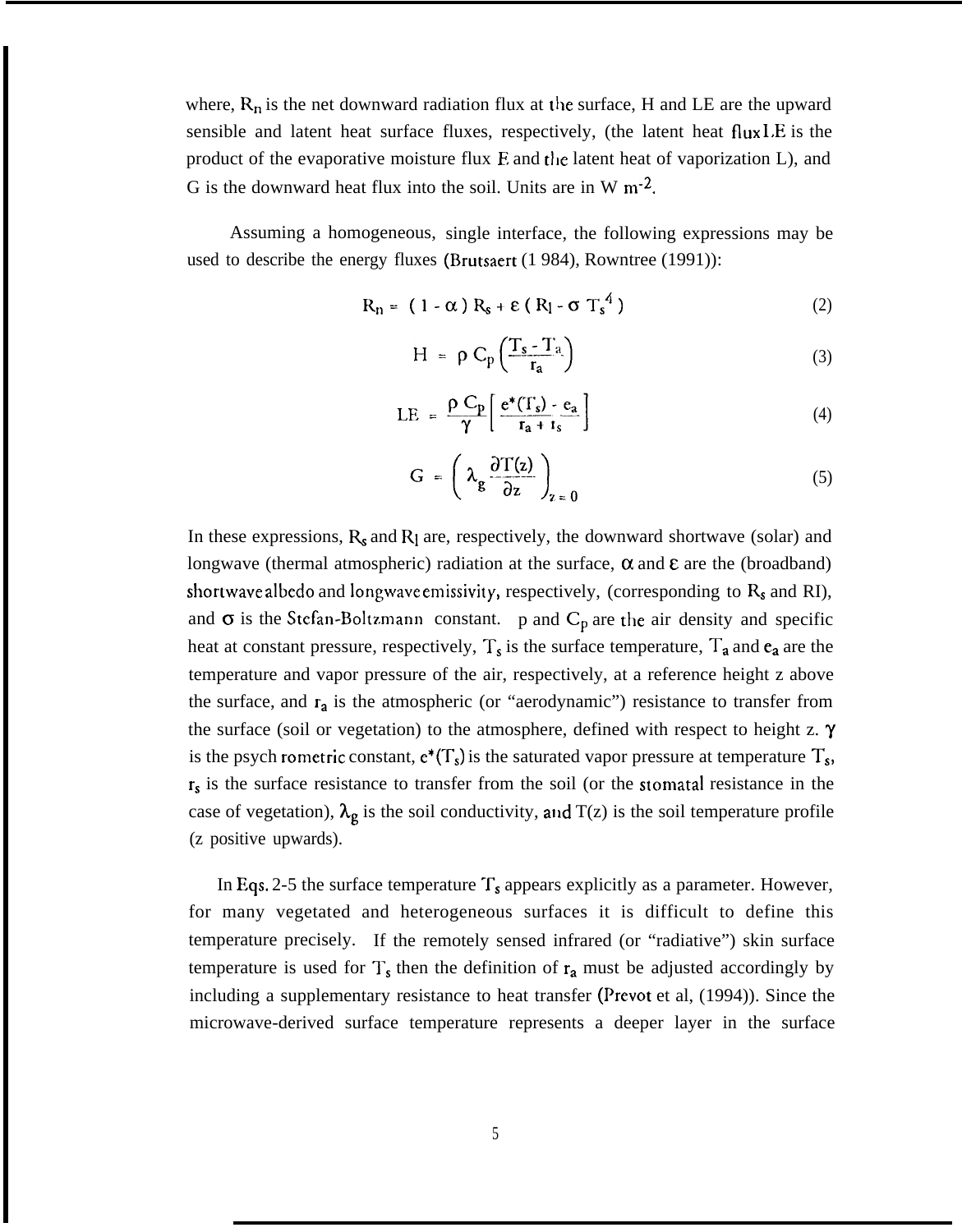(Njoku (1995)), a different modification to the resistance definition may be necessary in this case.

Soil moisture enters into the flux equations less explicitly, either in simplified expressions for the latent heat flux, or in more detailed treatments through expressions for the surface resistance  $r_s$ . According to the surface cover type and environmental conditions, the surface resistance includes dependence on atmospheric water vapor deficit, surface soil moisture, and water availability in the root zone. Various parameterizations of the surface resistance, involving soil moisture in the shallow surface layer and in the deeper root zone layer, have appeared in the literature (Rowntree (1991), Bougeault (1991). Microwave remote sensing can provide information directly on soil moisture in the surface layer  $(-1 \text{ cm})$ . For bare soils, moisture in the deeper layers may be obtained indirectly from the surface soil moisture by combining surface measurements with a soil heat and moisture flux model (Entekhabi et al. (]994)). For vegetated soils, there does not appear to be a straightforward relationship between vegetation water content, as measured by a microwave radiometer, and soil moisture in the root zone. However, the vegetation water content may be a useful parameter in helping specify the fractional vegetation cover, and for monitoring vegetation growth, in climate and ecosystem models.

### 2.2 Radiative Transfer Parameterizations

The thermal spectral radiance from the Earth,  $I_{\lambda_0}$ , as observed by a spaceborne sensor at infrared or microwave wavelengths, can be expressed as:

$$
I_{\lambda_0} = \exp(-\tau_\lambda) \{ \varepsilon_\lambda B_\lambda(T_s) + [1 - \varepsilon_\lambda] I_\lambda \downarrow \} + I_{\lambda_0}
$$
 (6)

where, the subscript  $\lambda$  is the wavelength and refers to spectral quantities.  $I_{\lambda a}$  is the upwelling atmospheric radiance,  $\tau_{\lambda}$  is the atmospheric opacity, and  $\epsilon_{\lambda}$  is the surface emissivity, (all directional quantities in the viewing direction of the sensor).  $I_{\lambda} \psi$  is the downwelling atmospheric radiance (assumed isotropic for simplicity), and  $B_{\lambda}(T_s)$  is the blackbody radiance at surface temperature  $T_s$ . (The term  $exp(-\tau_{\lambda})$  is often written as the "transmittance", particularly in infrared sensing. However it is written here in terms of "opacity" for consistency with usage elsewhere in microwave modeling), Eq. 6 is valid for a non-scattering atmosphere (aerosol- and cloud-free), and assumes azimuthal isotropy. (Dependence on 6, the zenith viewing angle, is understood). Ideally the expression should be integrated ovet the detector bandwidth centered at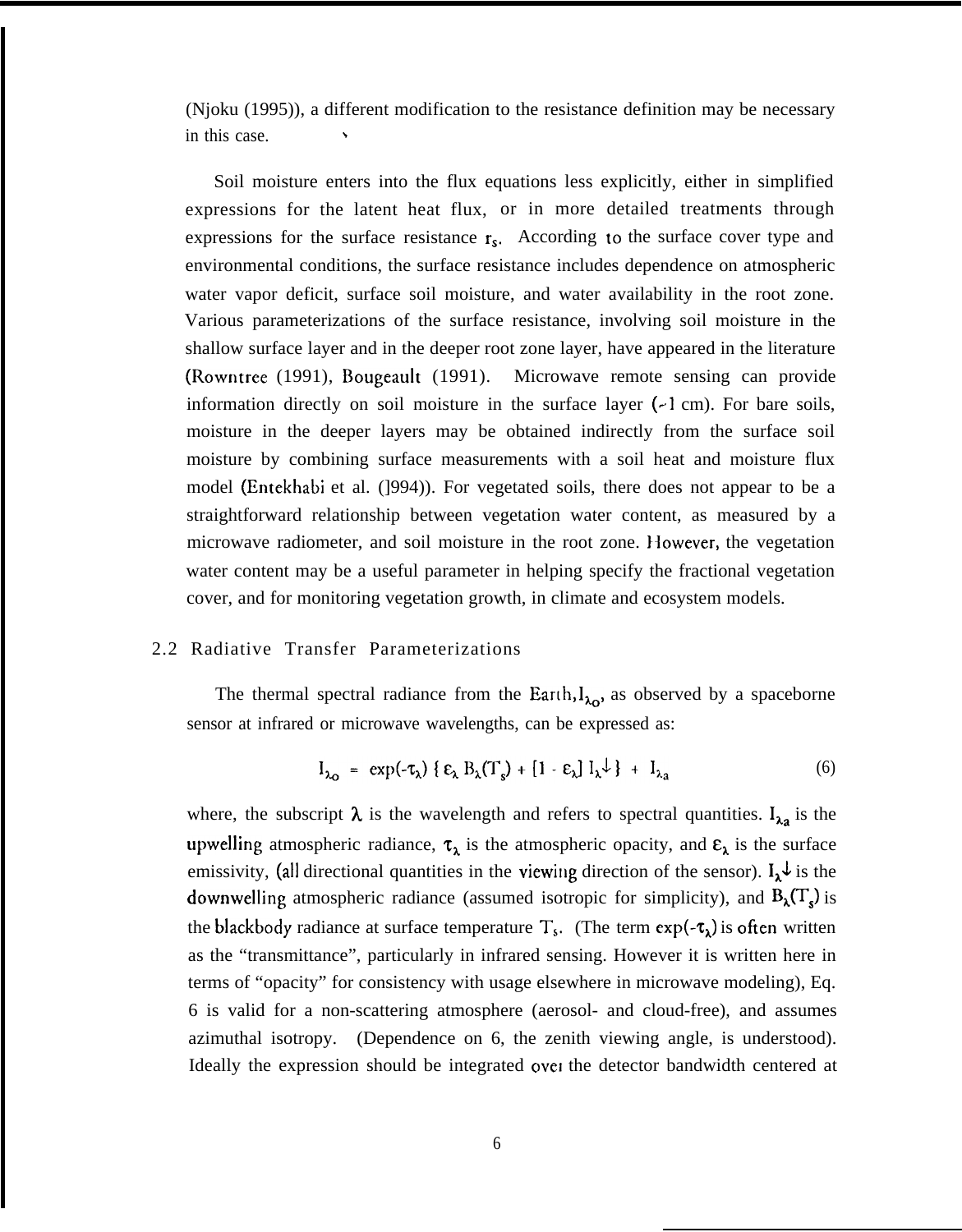wavelength  $\lambda$ , but this effect is small and will be ignored in this analysis. The Planck function,  $III(T')$ , is given by the expression:

$$
B_{\lambda}(T) = \frac{-\lambda}{\pi \lambda^{5} [\exp(C_{2}/\lambda T) - 1]} \tag{7}
$$

where,  $C_1 = 2\pi hc^2$  ( = 3.74183 x 10<sup>-16</sup> W m<sup>-2</sup>) and  $C_2 = hc/k$  (= 1.43879 x 10<sup>-2</sup> m K) are radiation constants, (h and k are Planck's and Boltzmann's constants, respectively, and c is the speed of light),  $\lambda$  and T are in units of m and K, respectively, and  $B_{\lambda}(T)$  is in units of W m<sup>-2</sup> m<sup>-1</sup> sr<sup>-1</sup> (Goody and Yung (1989)).

The spectral, directional emissivity,  $\varepsilon_{\lambda}$ , is not the same as the emissivity  $\varepsilon$ appearing in Eq. 2, which is equivalent to  $\varepsilon_{\lambda}$  integrated over the upper hemispherical solid angle, and over the broad thermal infrared spectral region. However, these quantities are often assumed to be the same, and for some surfaces the difference is indeed small. However, insufficient data exists to characterize this fully for many naturally occuring surfaces. Measurements of infrared emissivity have been reported in the literature both using laboratory samples and in natural environments (Salisbury and D'Aria (1992), Hipps (1989), van de Griend et al. (1991), and Labed and Stoll (199 ])). (The laboratory measurements are usually done in reflectance and have to be converted to emissivity, and the field measurements must be corrected for stray radiation artifacts. Thus, both procedures contain some measurement uncertainties.) Typical values range from about 0.9-0.96 for bate soils to about 0.985 for vegetation in the 9-12  $\mu$ m waveband.

In the microwave region, the emissivity of bare soil,  $\varepsilon_{\lambda s}$ , decreases approximately linearly as a function of the soil water content, m, in the top 1-2 cm of soil, i.e.:

$$
\varepsilon_{\lambda_S} = \varepsilon_{\lambda_O} + a_{\lambda} (m - m_o) ; \qquad (m \ge m_o)
$$
 (8)

where,  $\epsilon_{\lambda 0}$  and m<sub>0</sub> are the emissivity and moisture content of dry soil, respectively, and  $a_{\lambda}$  is the slope of the emissivity-soil moisture relationship  $(a_{\lambda})$  takes negative values).  $\varepsilon_{\lambda_0}$  and  $a_{\lambda}$  are functions of wavelength, known by measurement and through their dependence on the dielectric constant of water, and depend also on the polarization of the radiation (vertical or horizontal). A more complete description of the relationships between soil moisture, dielectric constant, and emissivity, for smooth and rough surfaces, and soils of different textures, is given in Njoku and Entekhabi (1995). Eq. 8, though approximate, suffices for our purpose here. Representative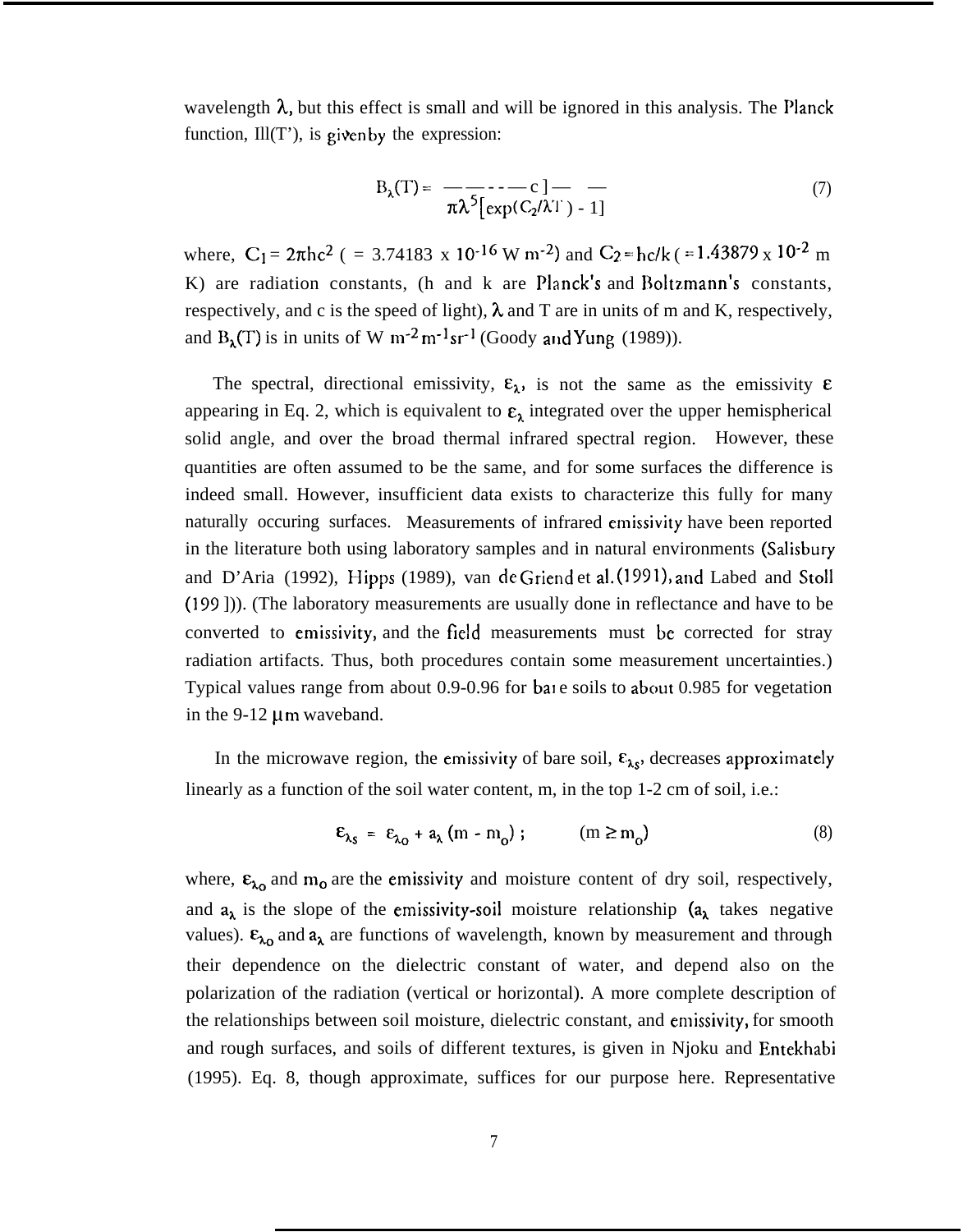values for m<sub>0</sub>,  $\varepsilon_{\lambda_0}$ , and  $a_{\lambda}$  in the wavelength range 3-30 crn are available from measurements reported in the literature. In this study we shall use the following values, typical of a smooth, sandy loam soil, at horizontal polarization, and 20° zenith viewing angle (Wang et al. (1983)): m. = 0.0S g cm<sup>-3</sup>,  $\varepsilon_{\lambda 0} = 0.87$ , and  $a_{\lambda} = -1.5$  g-1  $cm<sup>3</sup>$ . The emissivity can be seen to range, under these assumptions, from a high of approximately 0.87 for a dry soil, to a low of less than 0.S for a wet soil ( $m = 0.3$  g cm $-3$ ).

When vegetation is present, it may be modeled at long microwave wavelengths as a uniform, non-scattering layer above the soil. Assuming that the soil is at the same temperature as the overlying canopy, the emissivity of the vegetation-plus-soil medium,  $\varepsilon_{\lambda_c}$ , may be expressed as:

$$
\varepsilon_{\lambda_C} = 1 - \exp(-\tau_{\lambda_C}) \left[ 1 - \varepsilon_{\lambda_S} \right] \tag{9}
$$

where,  $\tau_{\lambda c}$  is the canopy opacity, which depends linearly on the vegetation water content WC (kg  $\rm m^{-2}$ ):

$$
\tau_{\lambda c} = bW_c / cos\theta \tag{10}
$$

The dependence of the coefficient b on wavelength and vegetation type is subject to some uncertainty. However, measurements indicate that **b** varies approximately inversely with wavelength, and is not highly dependent on vegetation type. A value of  $b = 0.1 \text{ kg}^{-1} \text{m}^2$  at  $\lambda = 20 \text{ cm}$  is typical (Jackson and Schmugge (1 991)). Eqs. 9 and 10 show that the presence of vegetat ion above the soil increases the surface emissivity from the value for bare soil to a value of -1 when the vegetation is very dense. (The single scattering albedo of the vegetation reduces this slightly, but is ignored here (Kerr and Wigneron (1995)). Values of WC range typically from approximately 0.5 kg m<sup>-2</sup> for grass to 5.0 kg m<sup>-2</sup> for dense crops and  $>10$  kg m<sup>-2</sup> for forests.

#### 3. Remotely Sensed EfFective Parameters

Effective parameters have been proposed as a means for applying equations developed for homogeneous or point-scale processes to processes occuring at larger spatial scales over heterogeneous surfaces. Thus, for example, Shuttleworth (1991), Chehbouni et al. (1995), and others have studied the use of effective parameters in representing energy flux processes over heterogeneous surfaces. One method for deriving expressions for the effective parameters is to express the energy balance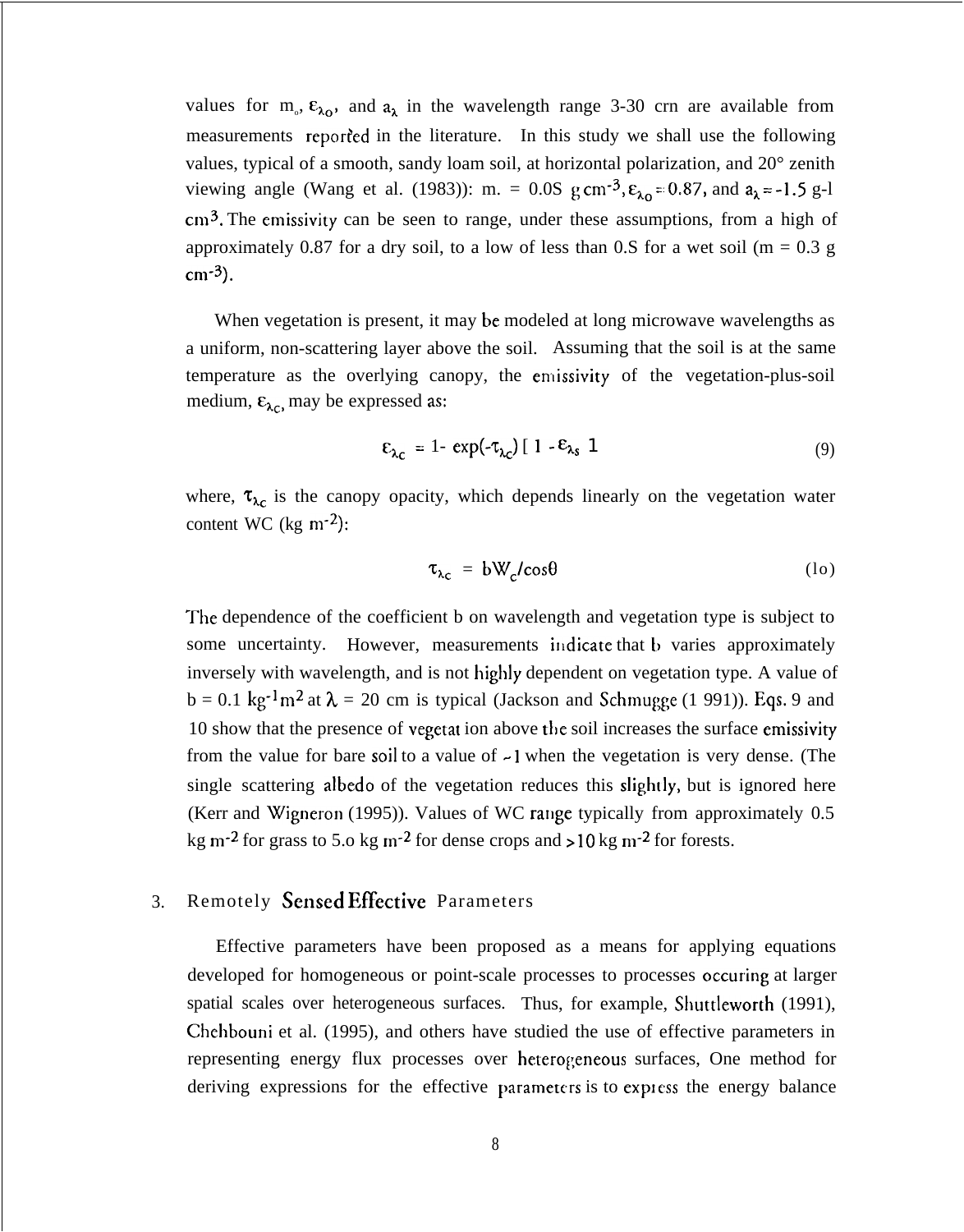equation separately in terms of effective and component surface parameters, and then to match the expressions term by term using some initial assumption about which fluxes will be "conserved" in going from the small to the large scale. The assumptions of which fluxes or parameters are conserved, and uncertainties as to whether the forms of the bulk parameterization equations remain valid at large scales over heterogeneous terrain, lead to some ambiguity in interpreting such effective parameters. However, much insight can be obtained by this method into the effects of aggregating nonlinear processes to larger scales.

A sjmilar aggregation procedure can be used in applying the radiative transfer equation over large scales, In this case the situation is more clearcut since radiometer receiver theory defines how the radiation from a heterogeneous surface is aggregated as it is measured by the radiometer. This has recently been discussed by Becker and Li (1 994). Following this approach, the observed radiance from a heterogeneous surface is expressed as the solid angle weighted average,  $\tilde{I}_{\lambda_{\Omega}}$ , of the radiance from each of the N components of the surface within the observed pixel or footprint:

$$
\bar{I}_{\lambda_{\mathbf{O}}} = \sum_{i=1}^{N} \xi_{i} I_{\lambda_{\mathbf{O}_{i}}} \tag{11}
$$

where,  $\xi_i = (d\Omega_i/\Omega)$  is the fractional cover of component i,  $d\Omega_i$  is the solid angle subtended by component i at the sensor,  $\Omega$  is the solid angle subtended by the entire **N**. pixel at the sensor, and the fractional covers satisfy the constraint:  $\sum_{i=1} \xi_i = 1$ .  $I_{\lambda o_i}$  are the radiance components at the horizontal two-dimensional plane just above the surface (thus avoiding consideration of radiation interactions within the cavities of the rough or vegetated surface). Strictly speaking, the expression for the weights  $\xi_i$ should include the effects of the sensor angular reception characteristics (i.e. the antenna pattern for a microwave radiometer). However this additional effect is ignored here, and it is assumed that the weights can be computed directly from the horizontal spatial areas of the surface components and pixels in the two-dimensional horizontal plane, and the zenith viewing angle. Applying Eq. 11 to Eq. 6 we obtain:

$$
\bar{I}_{\lambda_0} = \exp(-\tau_{\lambda}) \{ \sum_{i=1}^{N} \xi_i \epsilon_{\lambda_i} B_{\lambda}(T_{si}) + [1 - \sum_{i=1}^{N} \xi_i \epsilon_{\lambda_i}] I_{\lambda} \downarrow \} + I_{\lambda_0}
$$
(12)

where it is assumed that the atmosphere is homogeneous over the pixel.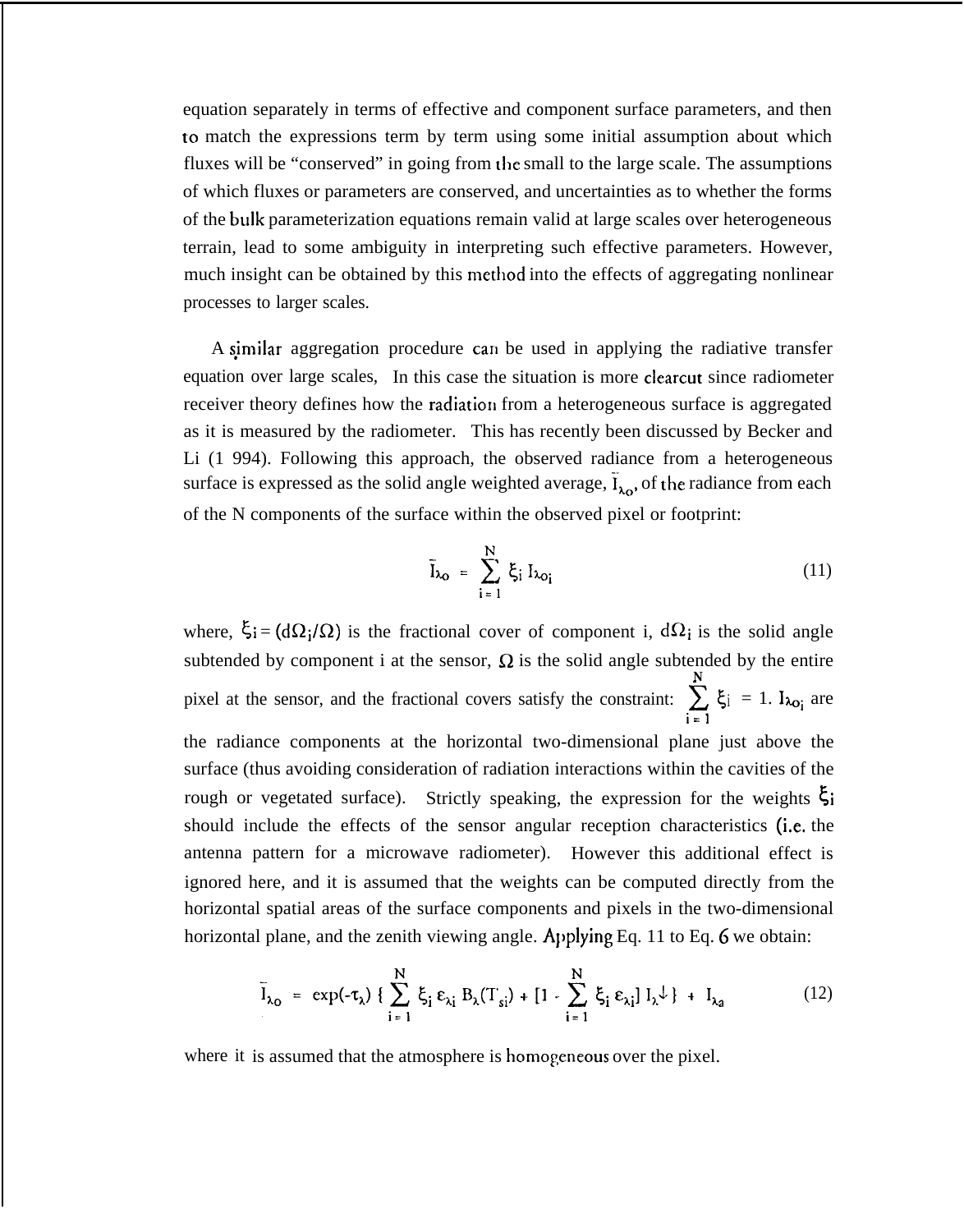The radiance observations  $I_{\lambda_0}$  are normally used in remote sensing retrieval algorithms to estimate the sensor-averaged or "effective" emissivity and temperature over the pixel,  $\overline{\epsilon}_\lambda$  and  $\overline{T}_s$ , using an expression equivalent to Eq. 6, i.e:

$$
\overline{I}_{\lambda_{\mathbf{O}}} = \exp(-\tau_{\lambda}) \{ \overline{\epsilon}_{\lambda} B_{\lambda}(\overline{T}_{s}) + [1 - \overline{\epsilon}_{\lambda}] I_{\lambda} \downarrow \} + I_{\lambda_{\mathbf{a}}} \tag{13}
$$

Thus, from a remote sensing retrieval point of view, the following relationships between component and effective parameters arc defined by matching terms in Eqs. 12 and ]3:

$$
\overline{\epsilon}_{\lambda} = \sum_{i=1}^{N} \xi_i \epsilon_{\lambda i}
$$
 (14)

and,

**I**

$$
\overline{\varepsilon}_{\lambda} B_{\lambda}(\overline{T}_{s}) = \sum_{i=1}^{N} \xi_{i} \varepsilon_{\lambda i} B_{\lambda}(T_{si})
$$
 (15)

or, equivalently, using Eq. 7:

$$
\overline{T}_s = (C_2/\lambda) \left\{ \ln \left[ 1 + \frac{\overline{\epsilon}_{\lambda} (C_1/\pi \lambda^5)}{\sum_{i=1}^{N} \xi_i \epsilon_{\lambda i} B_{\lambda} (T_{si})} \right] \right\}^{-1}
$$
(16)

In the microwave region of the spectrum, and for temperatures characteristic of Earth radiation, the Rayleigh-Jeans approximation ( $hc \ll \lambda kT$ ) is valid, so that for a given wavelength the blackbody radiance is linear in temperature. In this case, Eq. 16 takes the simpler form:

$$
\overline{T}_{s} = \frac{1}{\overline{\epsilon}_{\lambda}} \sum_{i=1}^{N} \xi_{i} \epsilon_{\lambda_{i}} T_{si}
$$
 (17)

In the microwave region, we can take the analysis of emissivity a step further by combining Eqs. 8-10 to get:

$$
\&_{A} = 1 - \exp[-bW_{c}/\cos\theta] \left[1 - \varepsilon_{\lambda_{0}} - a_{\lambda}(m - m_{o})\right] \tag{18}
$$

and thus, using Eq. 14: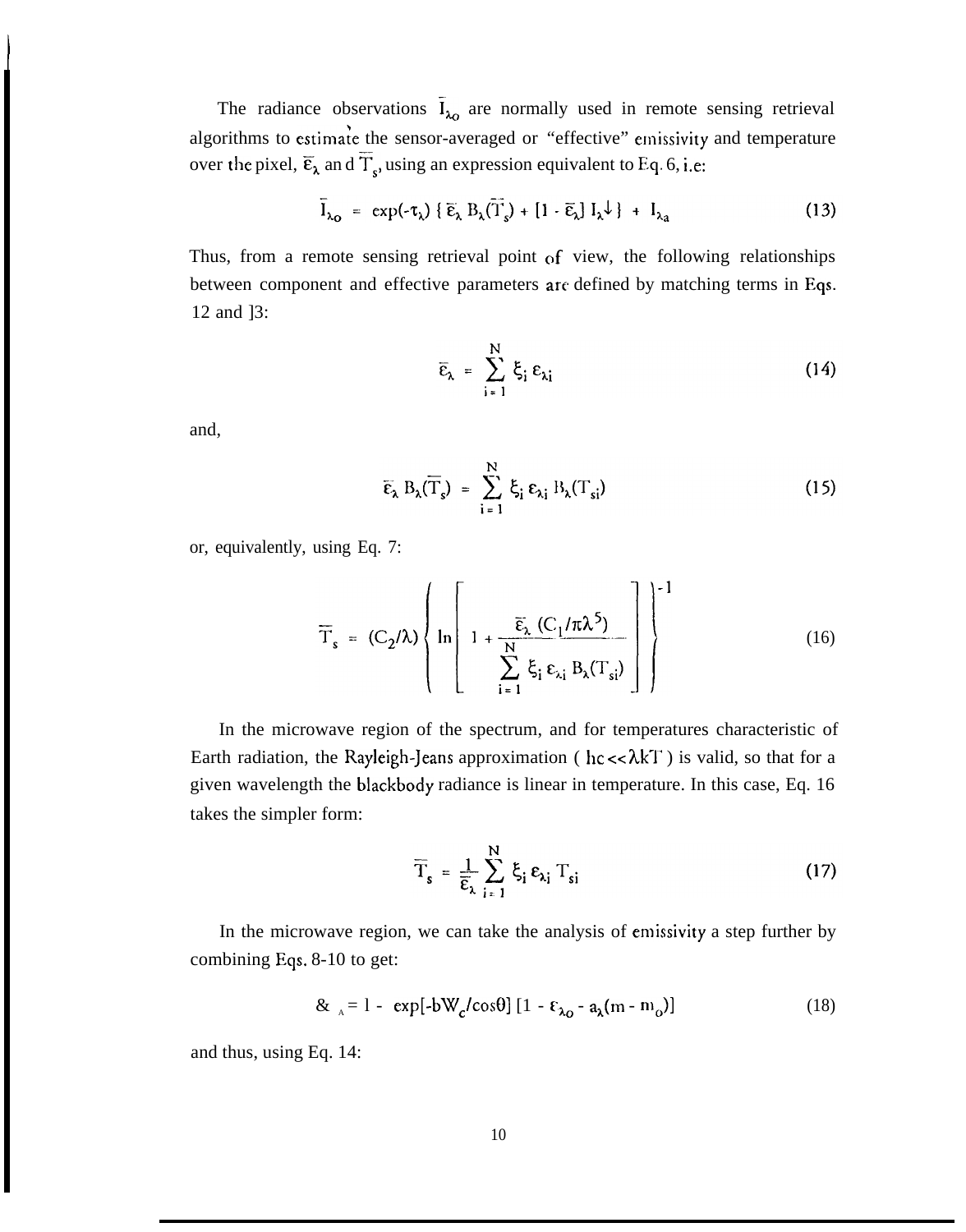$$
\overline{\varepsilon}_{\lambda} = 1 - [1 - \varepsilon_{\lambda_0} + a_{\lambda} m_{\lambda}] \sum_{i=1}^{N} \xi_i \exp[-bW_{ci}/cos\theta] + a_{\lambda} \sum_{i=1}^{N} \xi_i m_i \exp[-bW_{ci}/cos\theta] \tag{19}
$$

The modeled sources of heterogeneity in this case are the soil moisture and vegetation water content. Other sources of heterogeneity such as soil texture, surface roughness, and vegetation type also play a role, but their effects are considered secondary here. From Eqs. 18 (treating the parameters as effective parameters) and 19, and matching terms as before, we find:

$$
\overline{W}_c = -\frac{\cos\theta}{b} \ln \left\{ \sum_{i=1}^{N} \xi_i \exp[-bW_{ci}/\cos\theta] \right\}
$$
 (20)

and,

$$
\overline{m} = \frac{\sum_{i=1}^{N} \xi_i m_i \exp[-bW_{ci}/\cos\theta]}{\exp[-bW_{c}/\cos\theta]}
$$
(21)

Eqs. 14, 16, 17, 20, and 21 are the derived expressions for remotely sensed effective parameters. It can be seen that only in the case of emissivity are the effective parameters simple averages of the component parameters weighted by their fractional coverage areas as is often assumed. Except for emissivity, the weights are also functions of wavelength. This means that for multichannel retrieval algorithms, the weights for the retrieved effective parameters will be a combination of those at each wavelength. Furthermore, since microwave sensors often have different footprint sizes at different wavelengths, the type and magnitude of surface heterogeneity observed at each wavelength may be different. Also, in a more detailed analysis, the effects of heterogeneity should be evaluated in the contexl of atmospheric and sensor noise, so that the manner in which these influence the effects of heterogeneity in the retrievals may be assessed.

In the simulations of the next section, we restrict the discussion to two-component surfaces (i.e.  $N = 2$ ), and allow the characteristics of the component surfaces to vary over realistic ranges. No constraints are provided on the independent variability of the surface parameters or on the juxtaposition of surface types as might be desired in a more realistic simulation. (However, the combinations of surface types used are quite representative of natural conditions.) The intent is to investigate the magnitudes of the nonlinear effects of heterogeneity, and to place bounds on these effects. It is of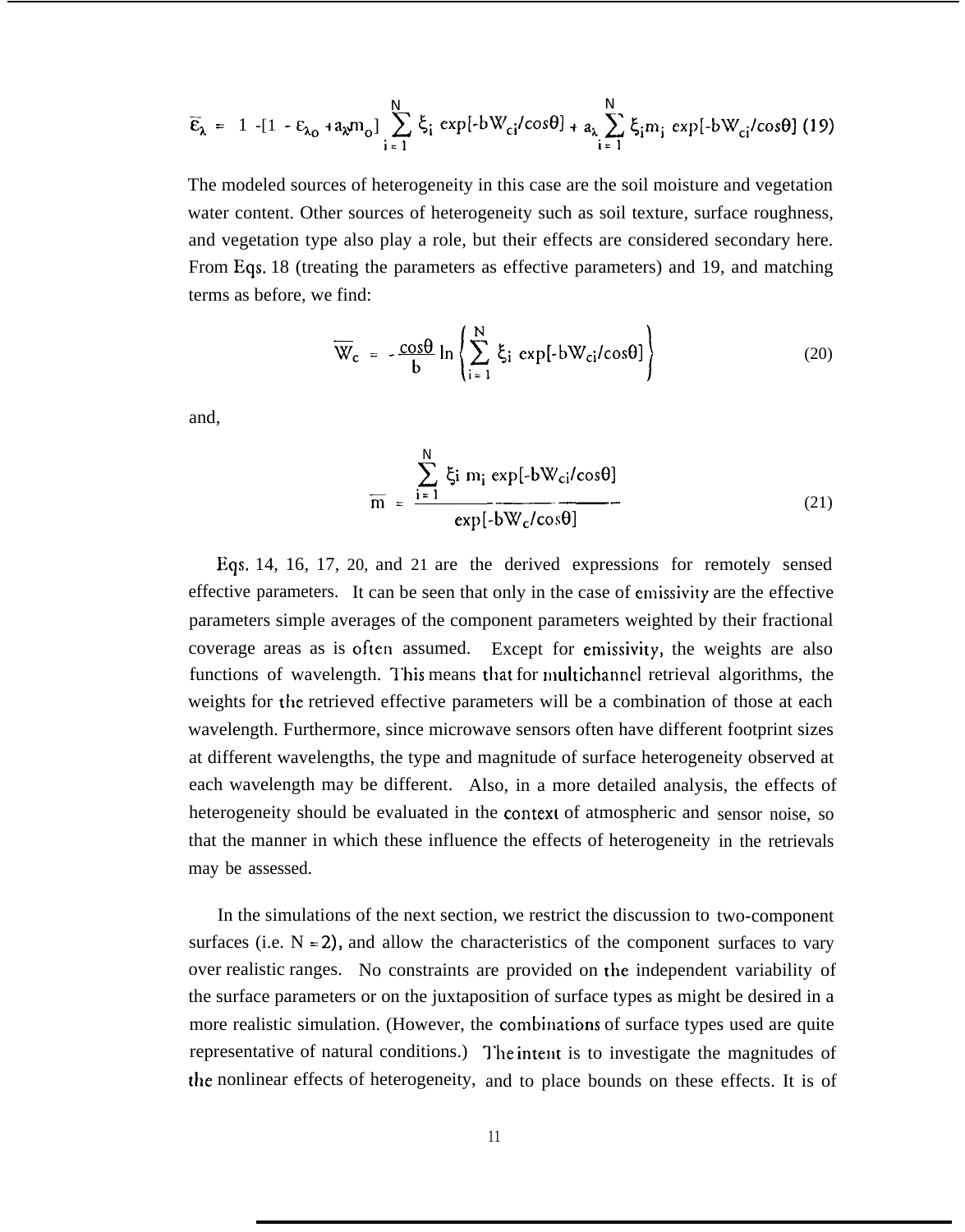most interest to examine the differences between the effective parameters  $\bar{p}$ , (where  $\bar{p}$ may represent  $\overline{\epsilon}_{\lambda}$ ,  $\overline{T}_{s}$ ,  $\overline{W}_{c}$ , or  $\overline{m}$ ), and those which would be obtained if an areaweighted average were applied - referred to as "composite" parameters. We therefore define composite parameters,  $\bar{p}^*$ , by the expression:

$$
\overline{p}^* = \sum_{i=1}^{N} \xi_i p_i \tag{22}
$$

and examine, via simulation, the difference quantities:

$$
\Delta \overline{p} = \overline{p} - \overline{p}^* \tag{23}
$$

#### $4<sub>0</sub>$  Simulations

# 4.1 "temperature and Emissivity

The simulated surface pixel is considered to be made up of two components, of fractional surface areas  $\xi_1$  and  $\xi_2 (= 1-\xi_1)$ , at temperatures  $T_{s1}$  and  $T_{s2}$ , and with emissivities  $\varepsilon_{\lambda 1}$  and  $\varepsilon_{\lambda 2}$ , respectively. The fractional cover  $\xi_1$  is varied from O to 1, and the emissivities are either considered uniform or are assigned specific values. In the infrared, the assigned values are  $\epsilon_{11} = 0.985$  (typical of vegetation) and  $\epsilon_{12} = 0.93$ (typical of bare soil) (Hipps (1989), van de Griend et al. (1991). In the microwave, the emissivities are computed for specific values of soil moisture and vegetation water content. The temperature  $T_{s1}$  is fixed at 300 K, while  $T_{s2}$  is varied from 280-320 K such that the difference  $\Delta T_{s1,2} = (T_{s2} - T_{s1})$  varies  $\pm 20$  °C. The positive range (up to +2o 'C) is typical of peak daytime temperature contrasts between bare and vegetated soil in semiarid environments (Humes et al. (1994)), while the negative temperature extreme (up to  $-2o$   $\degree$ C) is somewhat high for peak nighttime conditions but is included for the sake of illustration. The two components may be considered as separate and spatially distinct, with a single boundary between them, or as mixed, such as with patchy grasses or clumps of shrubs or trees.

The aggregation formula for emissivities (Eq. 14) is a simple area-weighting, hence the effective emissivity is the same as the composite emissivity, i.e. the difference  $\Delta \bar{\epsilon}_\lambda = \bar{\epsilon}_\lambda$  -  $\bar{\epsilon}_\lambda^*$  is zero. The interpretation of effective emissivity is therefore straightforward. effect ive temperature, Below, we focus mainly on interpreting the formulations for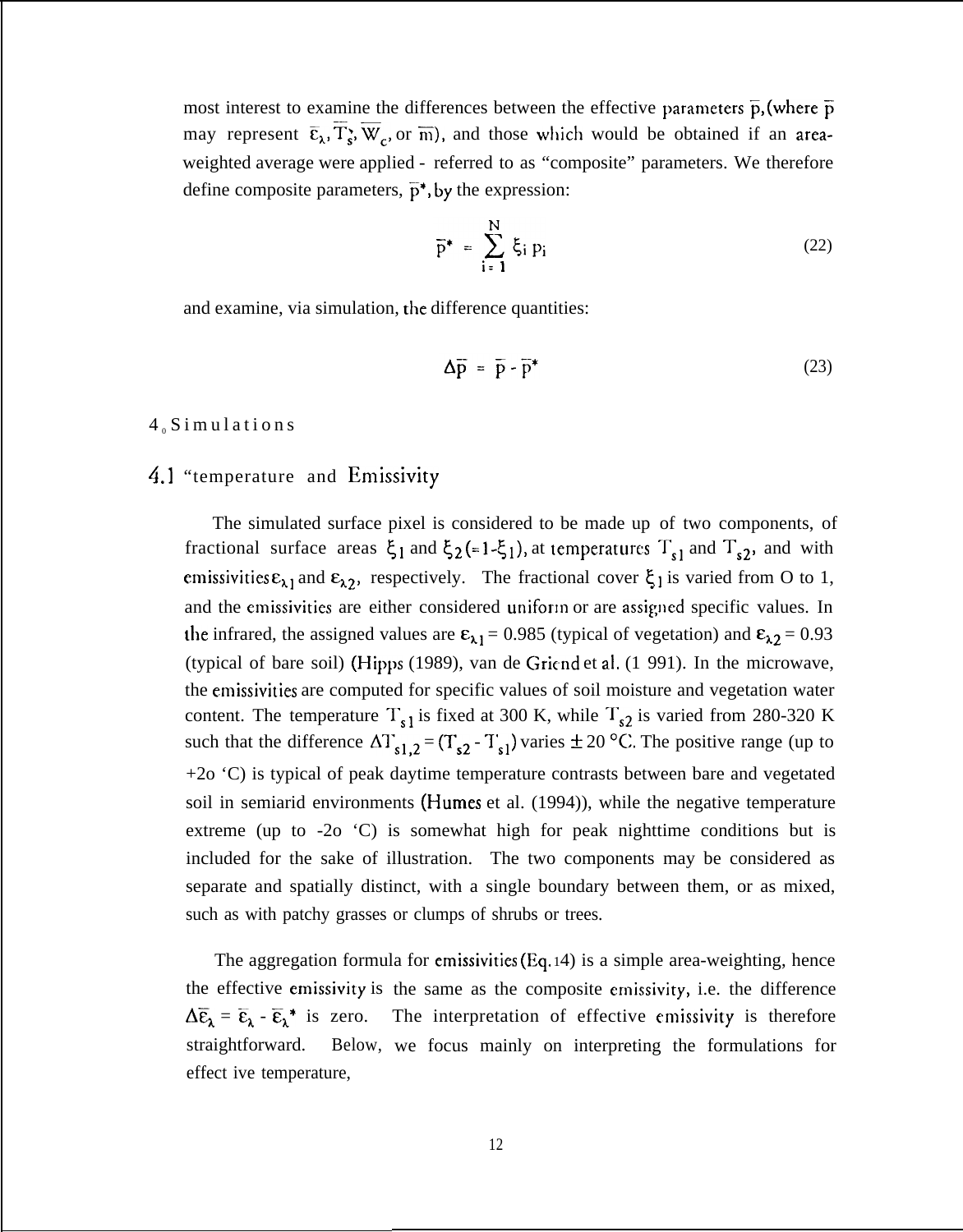#### *(a) Injiared:*

*h*

Eq. 16 is the aggregation formula for remotely sensed infrared effective surface temperature. Due to the nonlinearity of the Planck function, the infrared effective temperature differs from the composite temperature, i.e.  $\Delta T_s = T_s - T_s^* \neq 0$ . For the uniform emissivity case (i.e.  $\epsilon_{\lambda 1} = \epsilon_{\lambda 2}$ ), Figures 1 (a) and 1 (b) show the dependence of  $\Delta T_s$  on the temperature contrast  $\Delta T_{s1}$ ,. The curves are shown for two different wavelengths,  $12 \mu m$  and 9 pm, with fractional cover as a parameter. It is seen that  $\Delta T_s$  is always positive, i.e. the effective temperature is always greater than the composite temperature, and increases with magnitude of the component temperature contrast (the nonlinearity of the Planck function always biases the effective temperature towards the higher temperature component).  $\Delta \overline{T}_s$  is largest for fractional cover  $\xi_1$  near 0.5, and decreases to zero as expected for  $\xi_1 = O$  or 1, representing a homogeneous surface. This can be seen more clearly by plotting the curves versus fractional cover as in Figure 1 (c). The effects are not symmetrical with  $\Delta T_{s1,2}$ or with  $\xi_1$ . The maximum value of  $\Delta T_s$  for the ranges shown is about 0.4 'C at 12  $\mu$ m and 0.6 °C at 9  $\mu$ m. The maximum value increases towards shorter wavelengths, and has a value of 1.7  $\textdegree$ C in the 4  $\mu$ m atmospheric window (not shown).

Figure  $1$  (d) shows the situation when the two components have different emissivities. The lower emissivity of tile simulated bare soil (component 2) has a compensatory effect for the bias towards its higher temperature- hence  $\Delta T_s$  is lower for positive  $\Delta T_{s12}$  than in Figure 1 (a). The converse is true for negative  $\Delta T_{s1,2}$ . In addition,  $\Delta T_s$  takes negative values over a portion of the range.

An implication of these results is that differences can be expected between remotely sensed (effective) surface temperatures and composite surface temperatures (such as used for validation purposes or as an assumption for remotely sensed surface temperatures in flux models). In the  $10-12 \mu m$  region, and for naturally-occuring combinations of temperature and emissivity, three differences may range from a few to several tenths 'C— the specific values will depend also on the details of the multichannel algorithm used to retrieve the effective temperatures. One should consider carefully, therefore, the combinations of surface and observational conditions described here that give rise to the larger biases, especially at shorter wavelengths.

#### *(b) Microwave:*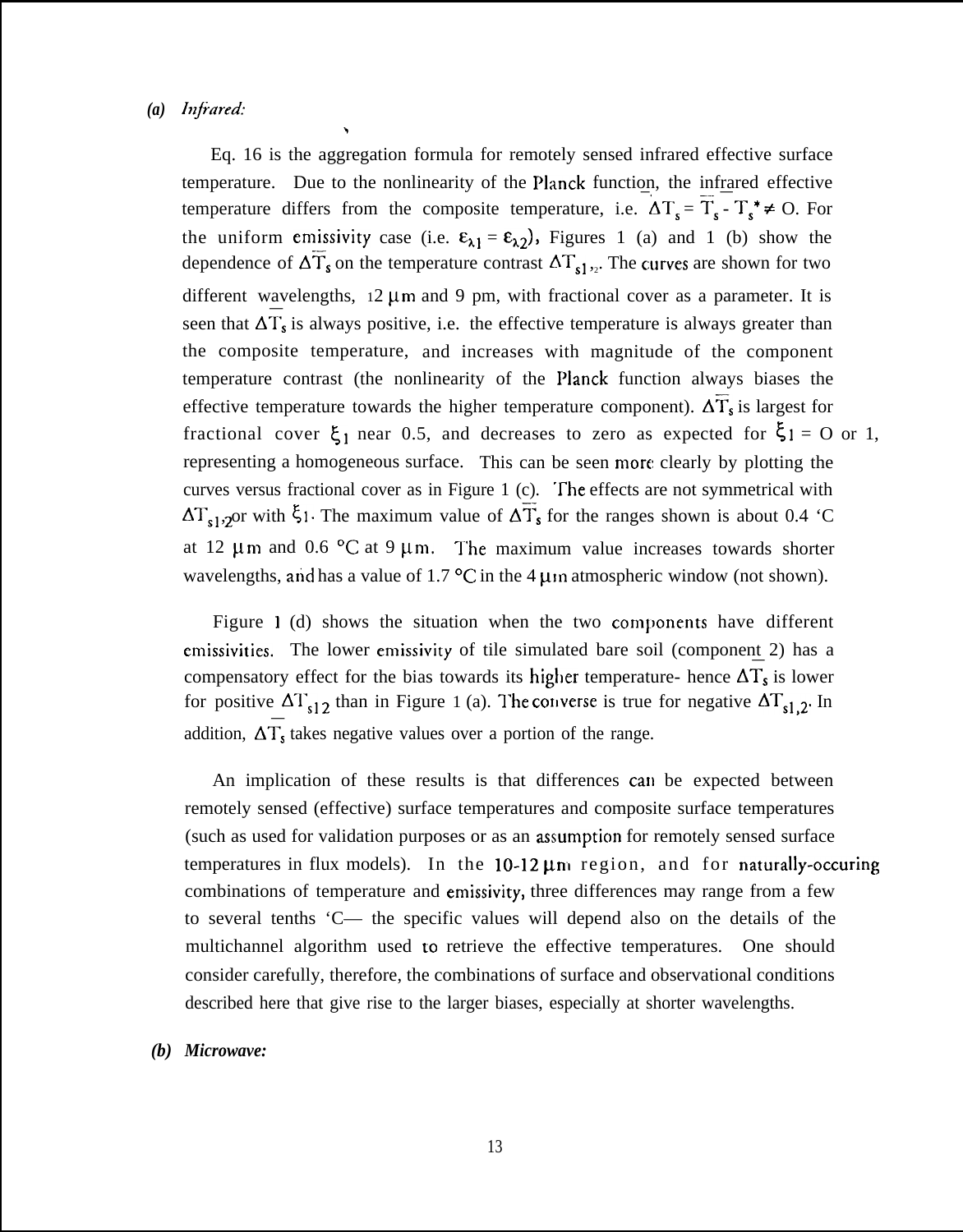For uniform emissivity, in the microwave case, Eq. 17 reduces to simple areaweighting. Thus, the microwave effective and composite surface temperatures are the same, and  $\Delta T_s = \overline{T}_s - T_s^* = O$ .

In order to describe, somewhat realistically, the effects of nonuniform microwave emissivity, four cases of two-component surface types are considered as listed in Table 1. For each case, surface soil moisture and vegetation water content values are specified for each component, and corresponding emissivities are computed using Eqs. 8-10, assuming horizontal polarization and 20° zenith viewing angle, for wavelengths 24, 12, 6, and 3 cm. These wavelengths correspond to frequencies 1.25, 2.5, 5, and 10 GHz, which fall within the designated L, S, C, and X microwave wavebands. The m and WC parameter contrasts between components 1 and 2 have been chosen to be reasonably realistic, and extreme cases have not been considered.

Figure 2 shows the dependence of  $\Delta T_s$  on temperature contrast  $\Delta T_{s1,2}$  for each of the four cases. The curves in Figure 2(a) (Case 1) are plotted for different values of fractional cover  $\xi_1$ , (there is no modeled wavelength dependence in this case), while in Figures 2(b)-(d) (Cases 2-4) they are plotted for different wavelengths using a fixed value of  $\xi_1 = .5$ . As before, the differences  $\Delta\overline{T}_s$  are largest for fractional cover  $\xi_1 \equiv .5$ . The differences can take positive or negative values. The d iffercnces are positive when  $\Delta T_{s12}$  is positive and the emissivity in component 2 is greater than that in component 1 (as 'expected from the form of Eq. 17). For a given temperature contrast  $\Delta T_{s1,2}$ , the difference  $\Delta T_s$  is largest when the emissivity contrast is greatest. This can occur at different wavelengths depending on the surface types. I-heterogeneous surfaces containing wet, bare soil and dense vegetation exhibit the largest emissivity contrasts and hence differences,  $\Delta T_s$ . (The portions of the temperature contrast range,  $\Delta T_{s1,2} =$  $±20$  'C, that are realistic to consider depend on the component surface types. No attempt is made here to limit the  $\Delta T_{s1,2}$  values to realistic ranges for each case.)

Figure 3 shows the difference between effective and composite vegetation water contents,  $\Delta W_c$ , based on Eqs. 20 and 22. The difference is always negative, indicating that the mean (area-averaged) vegetation water content over a heterogeneous footprint is underestimated in the microwave retrieval. The underestimation is greater for greater vegetation water contrasts, and for shorter wavelengths, at which the nonlinear effects of vegetation on microwave brightness temperature are greater. The effect is greatest at intermediate values of fractional cover, but there is increasing asymmetry as a function of fractional cover at shorter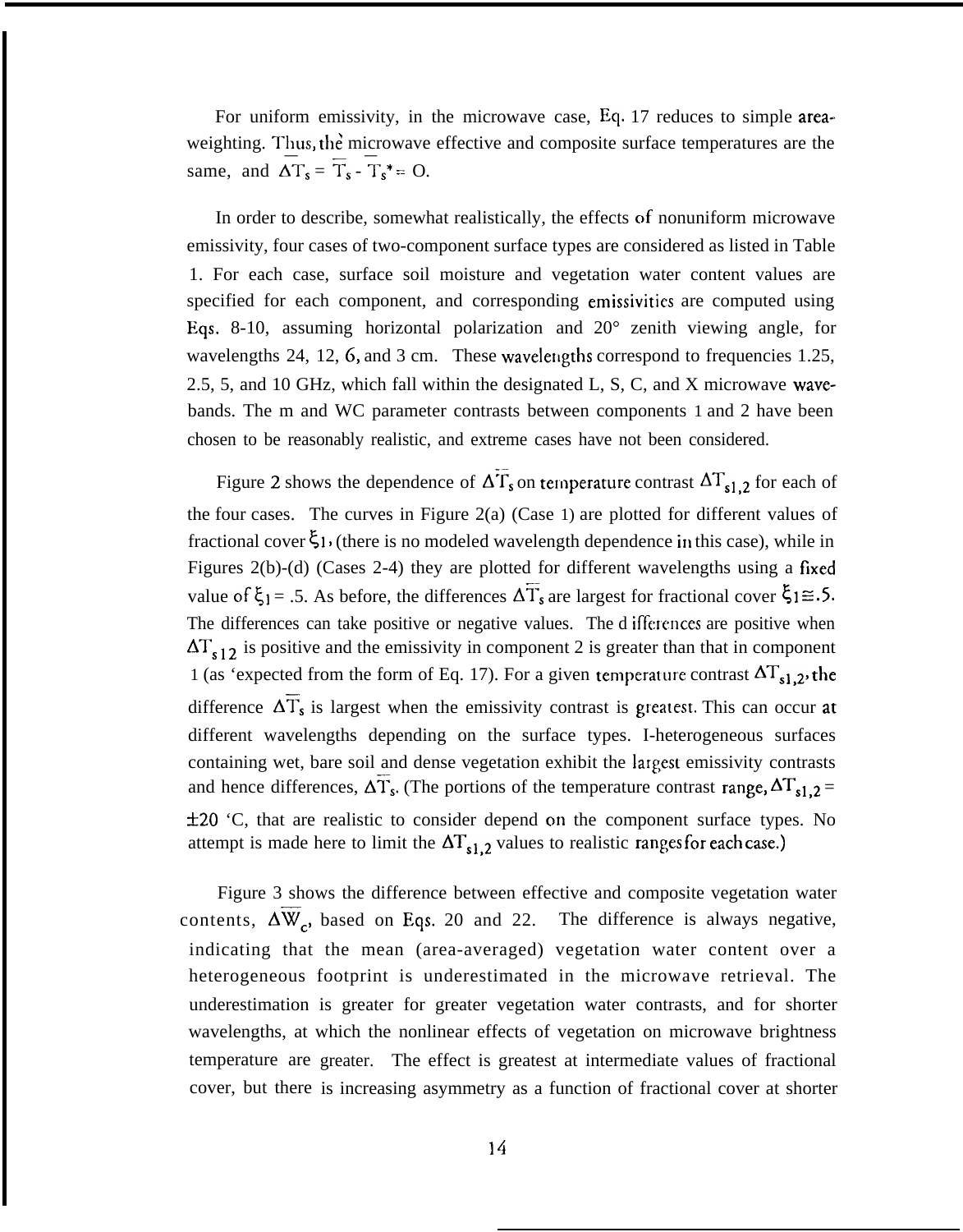wavelengths, biasing the occurence of the maximum difference towards smaller values of fractional cover of'the lower-vegetation component.

Figure 4 shows the difference between effective and composite surface soil moisture contents,  $\Delta \overline{m}$ , based on Eqs. 21 and 22. In figures 4(a) and 4(b) the difference is shown as a function of fractional cover  $\zeta_1$  for values of moisture  $m_1 = 0.1$ g cm<sup>-3</sup> and m<sub>2</sub> = 0.2 g cm<sup>-3</sup> in components 1 and 2 respectively, i.e. a value of Am  $_{1,2}$  $= 0.1$  g cm<sup>-3</sup>. Component 1 is bare soil, and the different curves correspond to increasing amounts of vegetation in component 2. The difference is quite small at 24 cm wavelength but increases to large values at shorter wavelengths. The difference is shown in Figures 4(c) and (d) as a function of moisture contrast,  $\Delta m_{1,2}$ , for fractional cover  $\xi_1 = .5$ .

# 5. Surface Flux Effective Parameters

We may contrast the expressions obtained in Section 3 with those derived for effective parameters applicable to flux modeling. One set of these, as derived by Chehbouni et al. (1995), are:

$$
\overline{\varepsilon} = \sum_{i=1}^{N} \xi_i \varepsilon_i
$$
 (24)

$$
\overline{T}_s = \frac{1}{\overline{w}} \sum_{i=1}^{N} \frac{\xi_i T_{si}}{w_i}
$$
 (25)

$$
\frac{1}{\overline{w}} \cdot \sum_{i=1}^{N} \frac{\xi_i}{w_i} \tag{26}
$$

$$
\frac{1}{\overline{r}_a + \overline{r}_s} = \sum_{i=1}^{N} \frac{\xi_i}{r_{ai} + r_{si}}
$$
(27)

where,  $\epsilon$ ,  $r_a$ , and  $r_s$ , were defined in Section 2.1, and w is a function of  $r_a$  and  $r_s$  and other surface parameters. We may note that while the expressions for effective emissivity (Eqs. 14 and 24) are the same, the expressions for effective surface temperature (Eqs. 16 or 17 and *25)* are not. Chehbouni et al. show that the difference between effective temperature defined by Eq. 25 and composite temperature can range, for typical two-component surface contrasts, from approximately -4 to 1 'C. Future work should explore further the relationships between effective parameters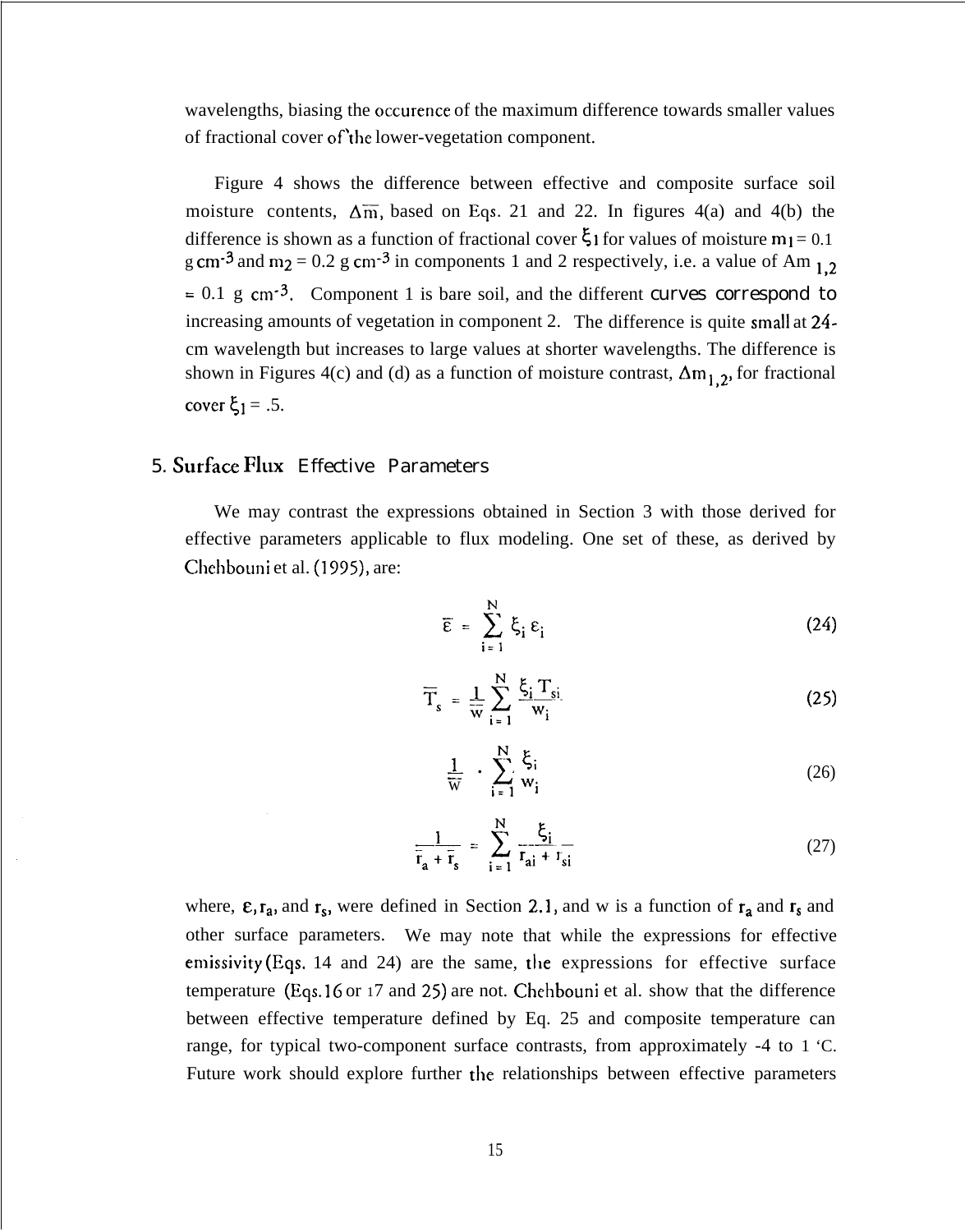defrned by remote sensing and those defined by flux aggregation, under realistic conditions, in order to improve he applicability of remote sensing data to surface flux stud ies.

#### 6. Conclusions

In this paper, simplified radiative transfer models and two-component simulations have been used to show the effects of surface heterogeneity within the observation footprint on remotely sensed parameters in the thermal infrared and microwave spectral regions. The simulations have shown that remote sensing observations of heterogeneous terrain yield estimates of sensor-averaged, or "effective", parameters that may be significantly different from the silnple area-averaged, or "composite", parameters that are often assumed to be estimated by the remote sensors. These differences arise from different sources in the infrared and microwave domains, but are a result in both cases of the nonlinear radiative transfer relationships between surface parameters and radiance received by die sensor. In the infrared case, for surface temperature sensing, the nonlinearity is caused by the Planck function. In the microwave case the nonlinearity is caused primarily by the vegetation opacity, such that the effective surface temperature, surface soil moisture, and vegetation water content always differ from their composite counterparts when vegetation is present. The magnitude of these differences depends on wavelength, the nonlinearities increasing in both infrared and microwave regions as the wavelengths decrease. The differences also depend on the relative fractional covers of the components and on their parameter contrasts, typically being largest at intermediate values of fractional cover. In many situations, the differences between effective and composite surface parameters may be small and can be safely neglected. However, in some cases, particular in semiarid environments or agricultural areas where large parameter contrasts exist between bare and vegetated surfaces, unexpectedly large differences may occur that need to be addressed.

The results obtained here use a simplified approach, and do not take into account the details of specific multichannel parameter retrieval algorithms or other practical issues such as variable instrument bandwidths, antenna beamwidths, atmospheric and instrument noise, multicomponent (more than two) footprints, and other factors. These should be the subject of further study. I 'he results are indicative, however, of the magnitudes of nonlinear effects to be anticipated in estimating land surface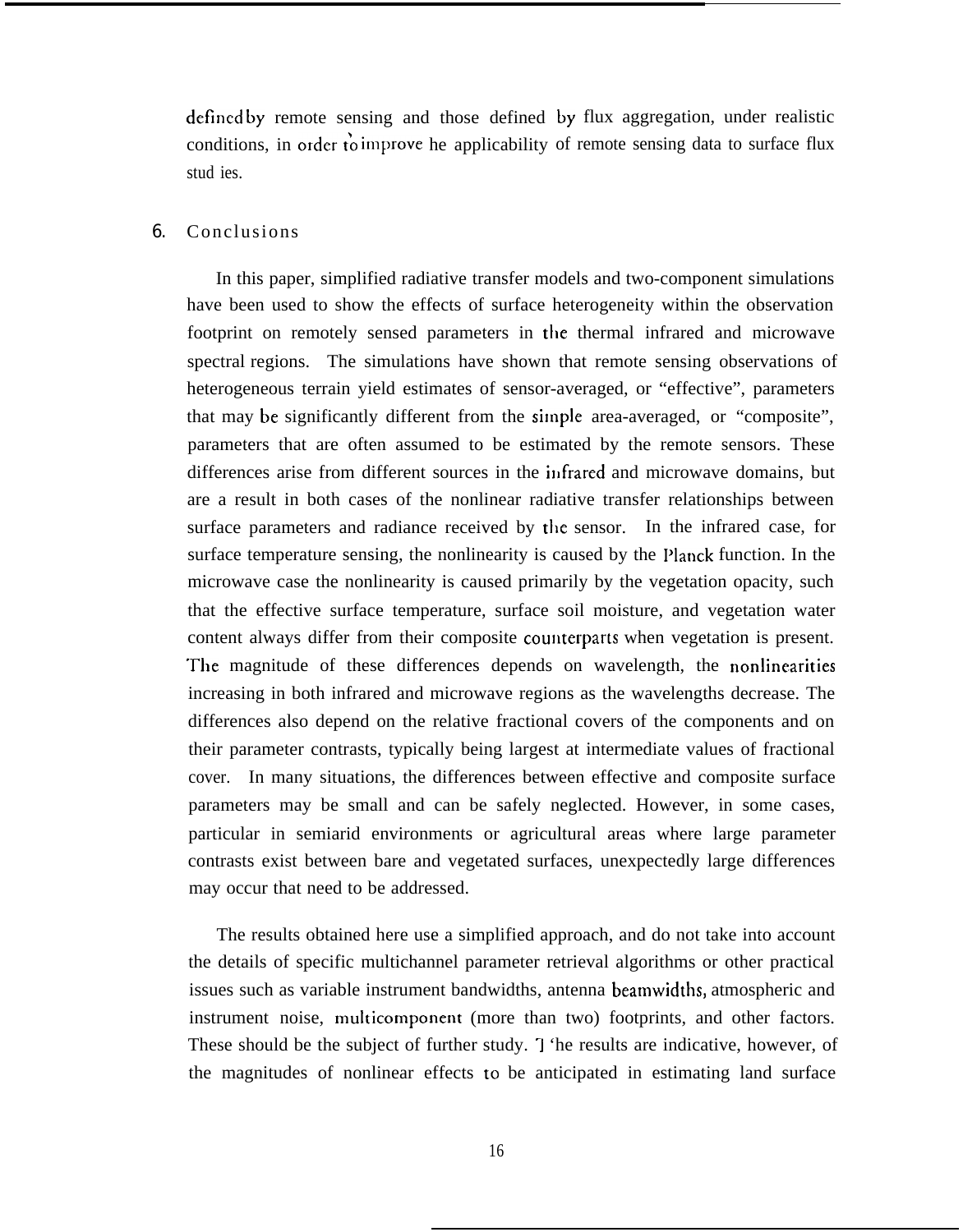parameters over heterogeneous terrain. The results may also lead to further insights into the use of visible? and near-infrared (VNIR) remote sensing data, in combination with thermal infrared and microwave data, for estimating and monitoring surface fluxes. The VNIR data may provide information on vegetation fractional cover within the thermal infrared and microwave footprints, thus providing a means to correct for nonlinearities in the remotely sensed effective temperature, and to relate the remotely sensed effective temperature more closely to the effective temperature appropriate for large-area flux models.

# 6. Acknowledgments

This research was conducted at the Jet Propulsion I.aboratory, California Institute of Technology, under contract with the National Aeronautics and Space Administration.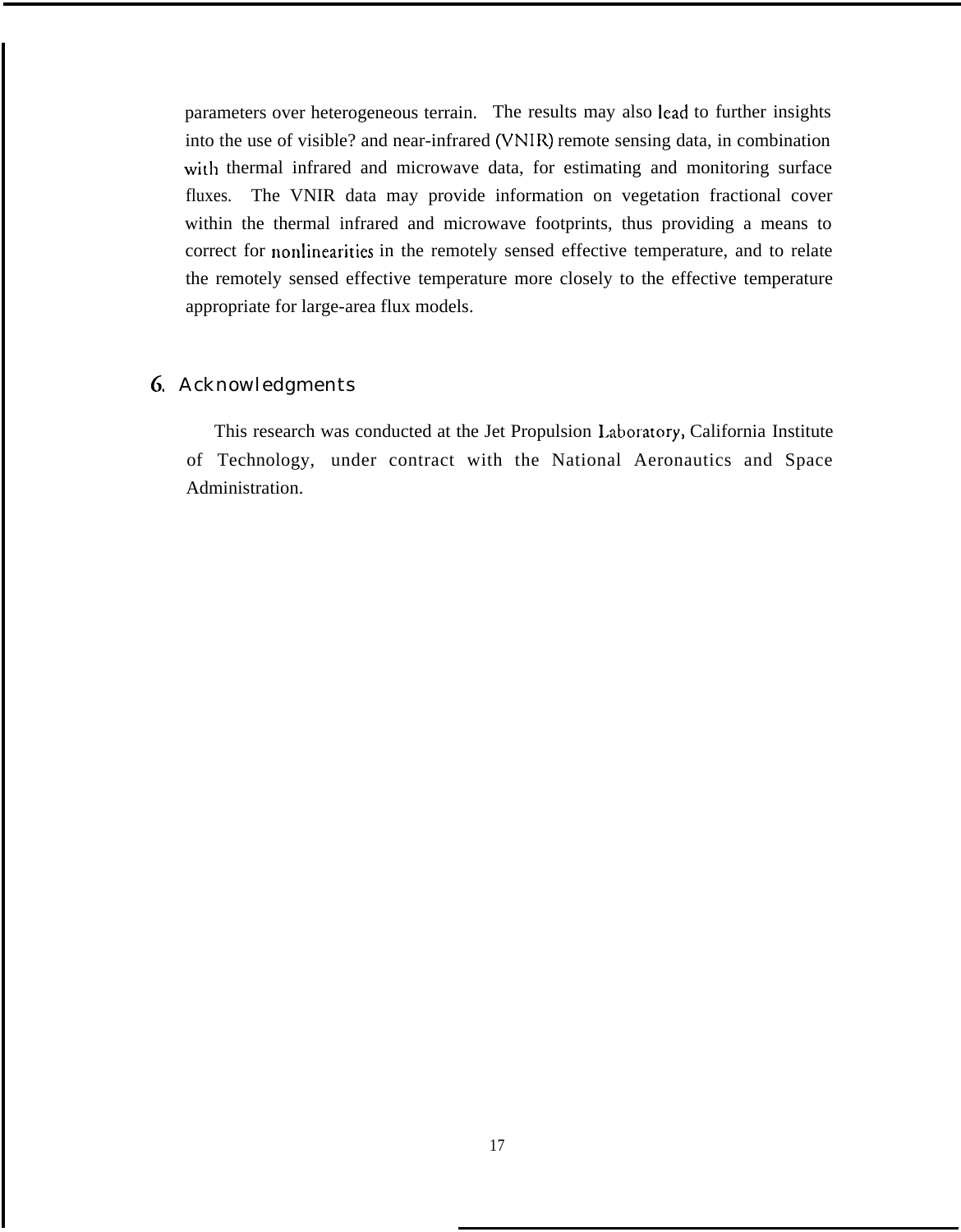## 7. References

 $\ddot{\phantom{1}}$ 

Becker, F. and Li, Z.-L. 1990, Towards a local split window method over land surfaces. *Int. J.* Rem. *Sens.*, 11 (3) 369-393.

Becker, F. and Li, Z.-L. 1994. Surface temperature and emissivity at various scales: definition, measurement and related problems. In: *Proceedings of the Workshop on Thermal Remote Sensing of the Energy and Water Balance over Vegetation in Conjunction with Other Sensors, La Londe Les Mizures, France, 20-23 September* 1993, Cemagref Editions, Montpelier, France, 35-60.

Bougeault, P. 1991, Pararneterization schemes of land-surface processes for mesoscde atmospheric models. In: Schmugge, T.J. and Andre, J.-C. (eds). *Land surface evaporation.* Springer-Verlag, New York, 93-120.

Brutsaert, W. 1984. *Evaporation into the atmosphere*. Kluwer Academic Publishers, Dordrecht, The Netherlands.

Caselles, V. and Sobrino, J.A. 1989. Determination of frosts in orange groves from NC)AA-9 data. *Rem. Sens. Environ.,* 29135-146.

Chehbouni, A., Njoku, E. G., Lhomrne, J. P., and Kerr, Y.H. 1995. Approaches for averaging surface parameters and fluxes over heterogeneous terrain. *J. Climate*, 8(5) *1386-1393.*

Choudhury, B.J., Tucker, C.J., Golus, R. E., and Newcomb, W.W. 1987. Monitoring vegetation using Nimbus-7 scanning multichannel microwave radiometer data. *Int. J. Rem. Sens.,* 8(3) 533-538.

Dozier, J. 1981. A method for satellite identification of surface temperature fields of subpixel resolution. *Rem. Sens. Environ.*, 11221 -229.

Entekhabi, D., Nakamura, H., and Njoku, E.G. 1994. Solving the inverse problem for soil moisture and temperature profiles by the sequential assimilation of multifrequency remotely sensed observations. *IEEE Trans. Geosci. Rem. Sens., 32438- 448.*

Famiglietti, J. S., Wood, E. F., Sivapalan, M., and Thongs, D.J. 1992. A catchment scale water balance model for FIFE. J Geophys. Res., 97(D 17) 18997-19007.

Goody, R.M, and Yung, Y.L. 1989. *Atmospheric radiation. Theoretical basis.* Oxford University Press, Oxford, UK.

Hipps, L.E. 1989. The infrared ernissivities of soil and *Artemisia tridentata* and subsequent *temoerature* corrections in a shrub-steppe ecosystem. *Rem. Sens. Environ.*, *27337-342.*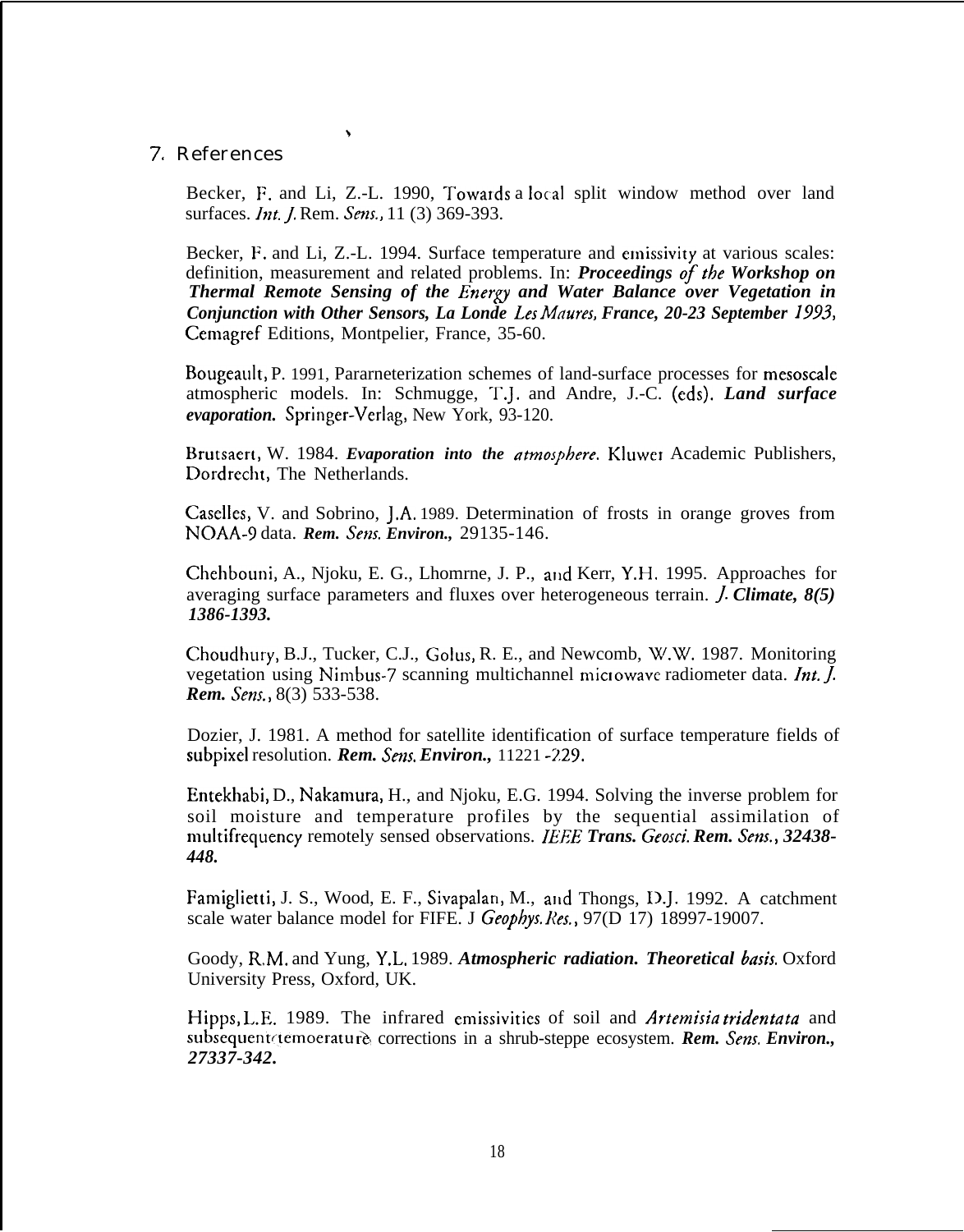Holwill, C.J. and Stewart, J.B. 1992. Spatial variability of evaporation derived from aircraft and ground-bed data. f, Geopbys. *Res.,* 97(D17) 18673-18680.

Humes, K. S., Kustas, W.P., Moran, M. S., Nichols, W. D., and Weltz, M.A. 1994. Variability of emissivity and surface temperature over sparsely vegetated surfaces. *Water Resources Res.,* 30(5) 1299-1310.

Jackson, T.J. and Schmugge, T.J. 1991. Vegetation effects on the microwave emission of soils. *Rem. Sens. Environ.*, 36203-212,

Kealy, P.S. and Hook, S.J. 1993. Separating temperature and emissivity in thermal infrared multispectral scanner data: Implications for recovering land surface temperatures. *lEEE Trans. Geosci. Rem. Sens., 31(6) 1155-1164.*

Kerr, Y.H., Lagouarde, J.I<sup>'</sup>., and Imbernon, J, 1992. Accurate land surface retrieval from AVHRR data with use of an improved split window algorithm. *Rem. Sens. Environ.,* 41197-209.

Kerr, Y.H. and Wigneron, J.P. ]99s. Vegetation models and observations - a review. In: Choudhury, B.J., Kerr, Y. H., Njoku, E. G., and Pampaloni, P. (eds). *Passive micro wave rem ote sensing of land-atmosphere interactions.* VSP Utrecht, The Netherlands, 317-344.

Kustas, W. P., Choudhury, B.J., Moran, M. S., Reginato, R. J., Jackson, R.L>., Gay, L. W., and Weaver, H,L. 1989. Determination of sensible heat flux over sparse canopy using thermal infrared data, *Agric. Forest Meteorol.*, 44 197-216.

Labed, J. and Stoll, M.P. ]99]. Spatial variability of land surface emissivity in the thermal infrared band: Spectral signature and effective surface temperature. *Rem. Sens. Environ., 381-17.*

Lo Seen, D., Chehbouni, A., Njoku, E., Saatchi, S., Mougin, F,., and Monteny, B. 1995. A coupled biomass production, water and surface energy balance model for remote sensing applications in semiarid grasslands. Agric. Forest Meteorol., (submitted).

Njoku, E.G. 1995, Surface temperature estimation over land using satellite microwave radiometry. In: Choudhury, B,J., Kerr, Y. H., Njoku, E. G., and Pampaloni, P. (eds). *Passive microwave remote sensing of land-atmosphere interactions.* VSP Utrecht, The Netherlands, 509-530.

Njoku, E.G. and Entekhabi, D. 1995, Passive microwave remote sensing of soil moist ure, ]. *HydroIogy,* (in press),

C)we, M,, van de Griend, A. A., and Chang, A,T.C. 1992, Surface moisture and satellite microwave observations in semiarid southern Africa. *Water Resources Res,,* 28(3) 829-839.

—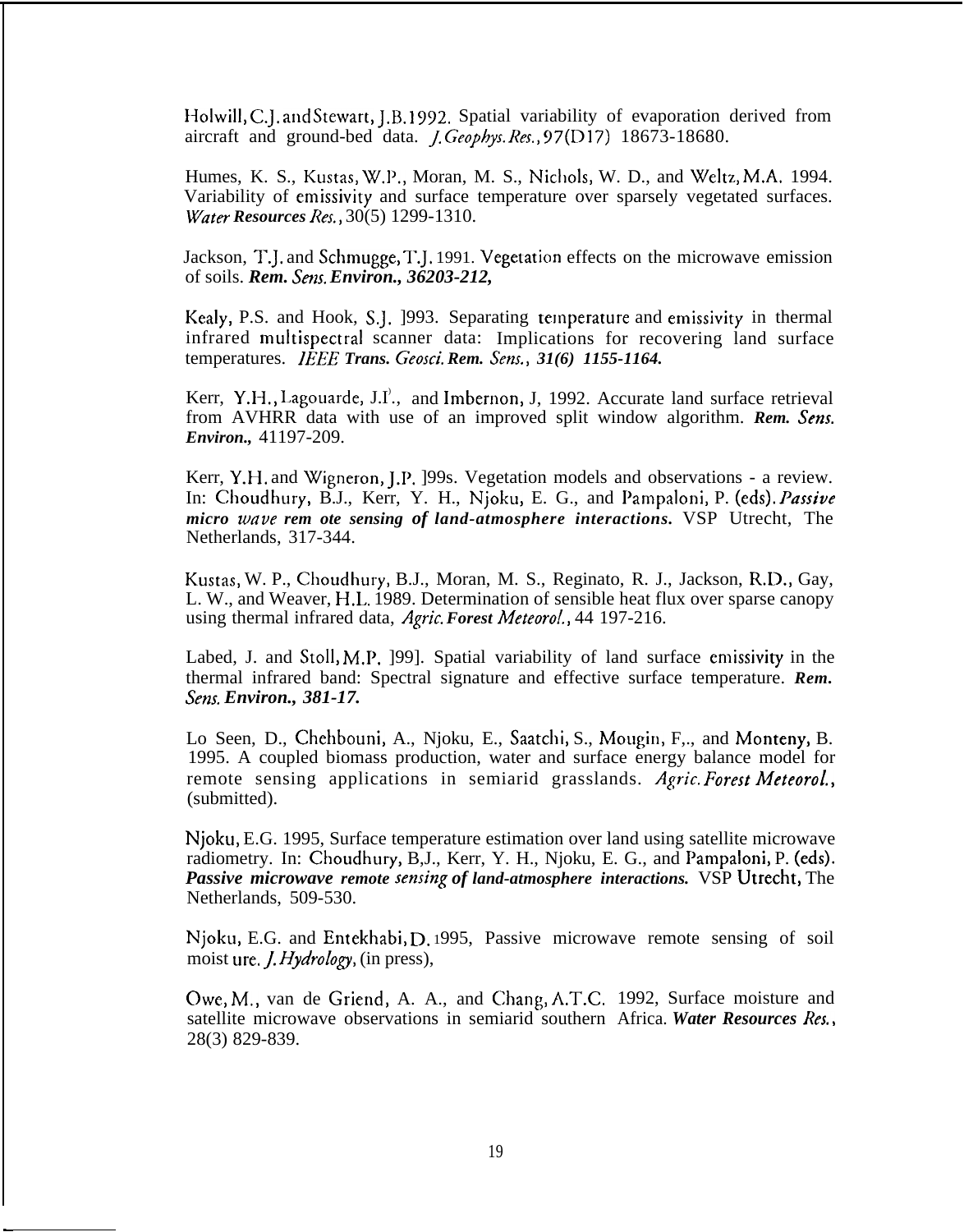Prata, A.J. 1993. Land surface temperatures delived from the Advanced Very High Resolution Radiometer and the Along-Track Scanning Radiometer 1. Theory. *J. G'eopbys. Res.,98(D9)* 16689-16702.

Prevot, L,, Brunet, Y., Paw U, K. T., and Seguin, B. 1994. Canopy modeling for estimating sensible heat flux from thermal infrared measurements. In: *Proceedings of the Workshop on Thermal Remote Sensing of the Energy and Water Balance over Vegetation in Conjunction with Other Sensors, la Lond~ Les Maures, France, 20-23 September 1993,* Cemagref Editions, Montpelier, France, 17-22,

Rowntree, P.R. 1991. Atmospheric parametrization schemes for evaporation over land: basic concepts and climate modeling aspects. In: Schmugge, T.J. and Andre, J.- C. (eds). *Land surface evaporation*. Springer-Verlag, New York, 5-29.

Running, S.W, 199o. Estimating terrestrial primary productivity by combining remote sensing and ecosystem simulation. In: Hobbs, R. and Mooney, H. (eds). *Remote sensing of biosphere functioning.* Springer-Verlag, New York, 65-86,

Salisbury, J.W. and D'Aria, D. 1992. Emissivity of terrestrial materials in the 8-14 µm atmospheric window. *Rem. Sens. Environ.*, 4283-106.

Shuttleworth, W.J. 1991. The modellion concept. *Rev. Geophys.*, 29585-606,

Sobrino, J. A,, Coil, C., and Caselles, V. 1991. Atmospheric correction for land surface temperature using NOAA-1 <sup>1</sup> AV1 IRR channels 4 and 5. *Rem. Sens. Environ.,* 3819-34.

van de Griend, A. A., Owe, M., Green, M., and Stoll, M. I). 1991. Measurement and spatial variation of thermal infrared spatial ernissivity in a savanna environment. *Water Resources Res., 27371-379.*

Wan, Z. and Dozier, J. 1989. Land surface temperature measurement from space: Physical principles and inverse modeling. *IEEE Trans. Geosci. Rem. Sens.*, 27(3) 268-278.

Wang, J. R., O'Neil], P. E., Jackson, T.J., and Engman, E. I", 1983. Multifrequency measurements of the effects of soil moisture, soil texture, and surface roughness. *IEEE Trans. Geosci. Rem, Sens., GE-21 44-51.*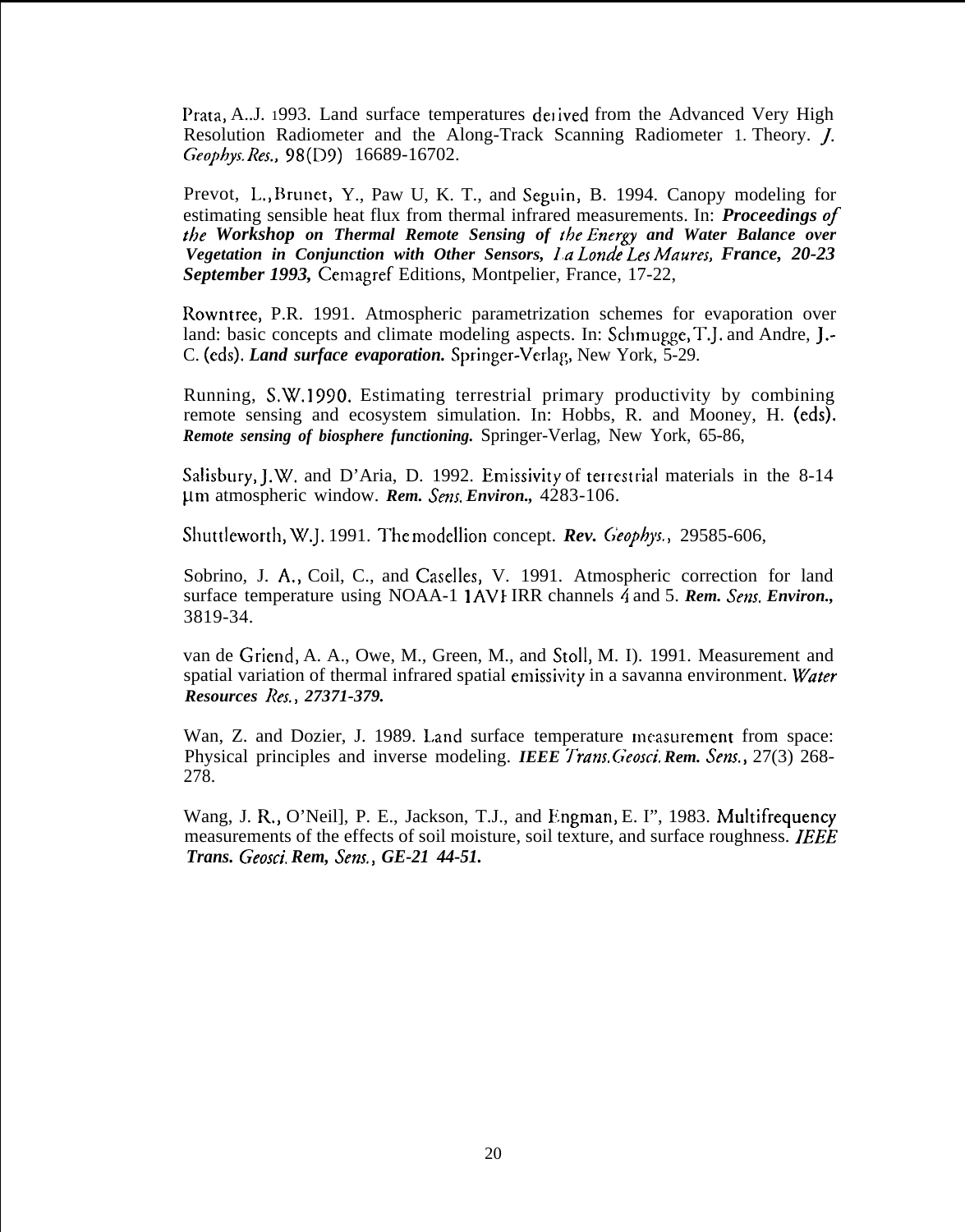# Tables

\

**I**

Table I: Simulated two-component surfaces for analysis of effects of microwavederived effective parameters. (W. is vegetation water content in kg  $m^{-2}$ ; m is surface soil moisture in g cm<sup>-3</sup>;  $\varepsilon_{\lambda}$  is modeled emissivity, where  $\lambda$  is wavelength in cm)

| Case  #        |                | Component Description WC  |                                | m                 | $\epsilon_{24}$  | $\epsilon_{12}$ | $\varepsilon_6$ | $\varepsilon$ <sub>3</sub> |
|----------------|----------------|---------------------------|--------------------------------|-------------------|------------------|-----------------|-----------------|----------------------------|
| 1              | $\overline{2}$ | soil<br>Moist<br>Dry soil | $\Omega$<br>$\mathbf{O}$       | $\cdot$ 1<br>. 05 | .795.795<br>.870 | .870            | .795<br>.870    | .795<br>.870               |
| $\overline{2}$ | $\overline{2}$ | Grass<br>Dry soil         | .5<br>$\mathbf{O}$             | $\cdot$ 1<br>.05  | .804<br>.870     | .812<br>.870    | .828<br>.870    | .856<br>.870               |
| $\mathfrak{z}$ | $\overline{2}$ | Crops<br>Dry soil         | $\overline{2}$<br>$\mathbf{O}$ | $\cdot$ 1<br>.05  | .828<br>.870     | .856<br>.870    | .899<br>.870    | .950<br>.870               |
| 4              | $\overline{2}$ | Crops<br>Wet soil         | $\overline{2}$<br>$\Omega$     | $\cdot$ 2<br>.15  | .703<br>.720     | .751<br>.720    | .825<br>.720    | .914<br>.720               |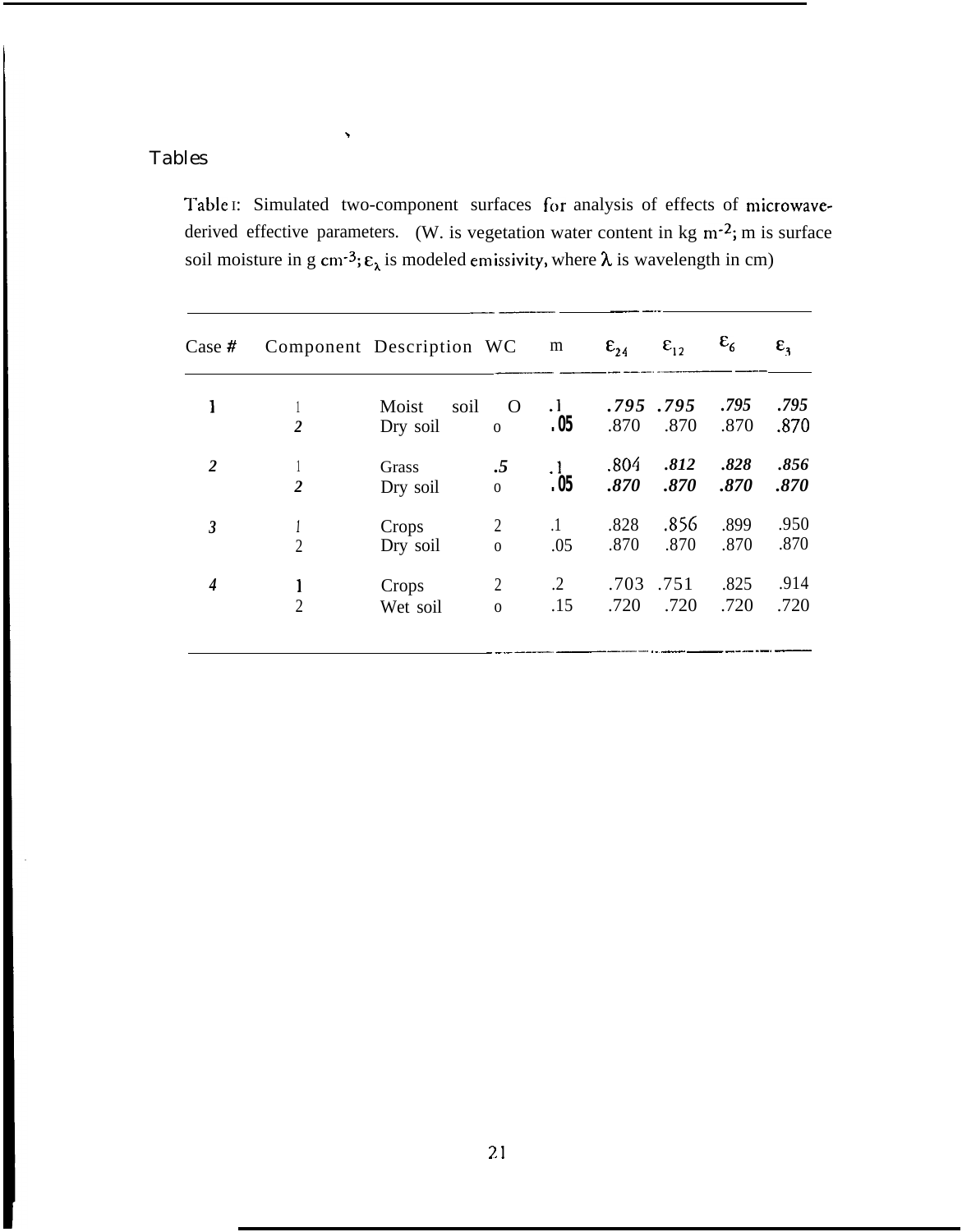# Figures

Figure 1.

Difference  $\Delta T_s$  (°C), at infrared wavelengths, between effective (remotely sensed) and composite surface temperatures for a two-component surface: (a) as a function of temperature contrast  $\Delta T_{c12}$  between the two components, for uniform emissivity and a wavelength of  $12 \mu m$ ---curves are shown for different values of fractional cover  $\zeta$  of component I; (b) same as (a), but for a wavelength of 9  $\mu$ m; (c) same as (a), but shown as a function of fractional cover  $\xi_1$ , with temperature contrast  $\Delta T_{s1,2}$  as a parameter; (d) same as (a), but for components with different emissivities- $-\varepsilon_{\lambda 1} =$ 0.985 (typical of vegetation) and  $\epsilon_{12} = 0.93$  (typical of bare soil).

# Figure 2.

Difference  $\Delta T_s$  (°C), at microwave wavelengths, between effective (remotely sensed) and composite surface temperatures for a two-component surface, displayed as a function of temperature contrast AT,  $_{12}$  between components. The emissivity contrasts between components for each case are given in Table 1, Values shown are for horizontal polarization at a zenith viewing angle of  $20^{\circ}$ . (a) Case I: shown for different values of fractional cover  $\xi$ 1 of component 1. (b) Case 2: shown for different wavelengths and for fractional cover  $\xi_1 = 0.5$ . (c) Case 3: shown as in (b). (d) Case 4: shown as in (b).

Figure 3.

Difference  $\Delta \overline{W}_c$  (kg m<sup>-2</sup>), at microwave wavelengths, between effective (remotely sensed) and composite vegetation water contents for a two-component surface: (a) as a function of fractional cover  $\xi_1$ , with vegetation water content contrast  $\Delta W_{c1,2}$  as a parameter, at a wavelength of 24 cm; (b) same as (a) but for a wavelength of 3 cm; (c) as a function of vegetation water content contrast  $\Delta W_{c1,2}$ , with wavelength as a parameter, and fractional cover  $\zeta_1 = 0.5$ .

# Figure 4.

Difference  $\Delta \overline{m}$  (g cm<sup>-3</sup>), at microwave wavelengths, between effective (remotely sensed) and composite surface soil moisture contents for a two-component surface: (a) as a function of fractional cover  $\xi_1$ , for soil moisture contrast  $\Delta m_{1,2} = 0.1$  g cm<sup>-3</sup>, with vegetation water content contrast  $\Delta W_{c1,2}$  as a parameter, and a wavelength of 24 cm; (b) same as (a) but for a wavelength of 3 cm; (c) as a function of soil moisture contrast Am  $_{1,2}$ , with vegetation water content contrast AW<sub>C1</sub>,2 as a parameter, for fractional cover  $\xi_1 = 0$ .s, and a wavelength of 24 cm; (d) same as (c) but for a wavelength of 3 cm.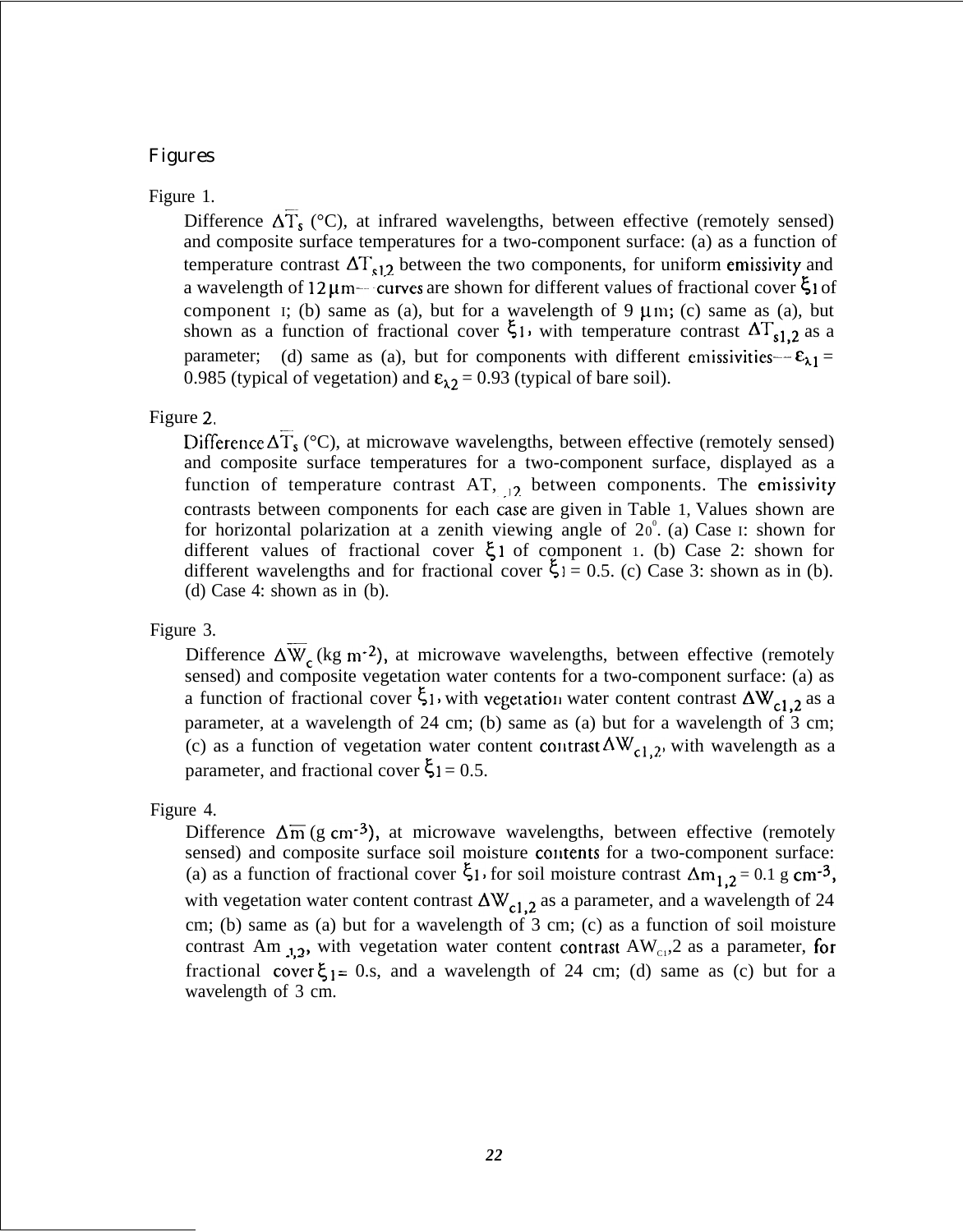

$$
\Delta T_{S_{i},2} \geq (7-,-T_{i})
$$

$$
\mathcal{E}_{1} \approx \mathcal{E}_{2} = 1
$$
\n
$$
\frac{q}{l_{1}} = 0.25
$$
\n
$$
-\cdots - \frac{q}{l_{1}} = 17.3
$$
\n
$$
-\cdots - \frac{q}{l_{1}} = 0.75
$$
\n
$$
-\cdots - \frac{q}{l_{1}} = 0.75
$$
\n
$$
-\cdots - \frac{q}{l_{1}} = 0.75
$$

 $F$ ig  $1(a)$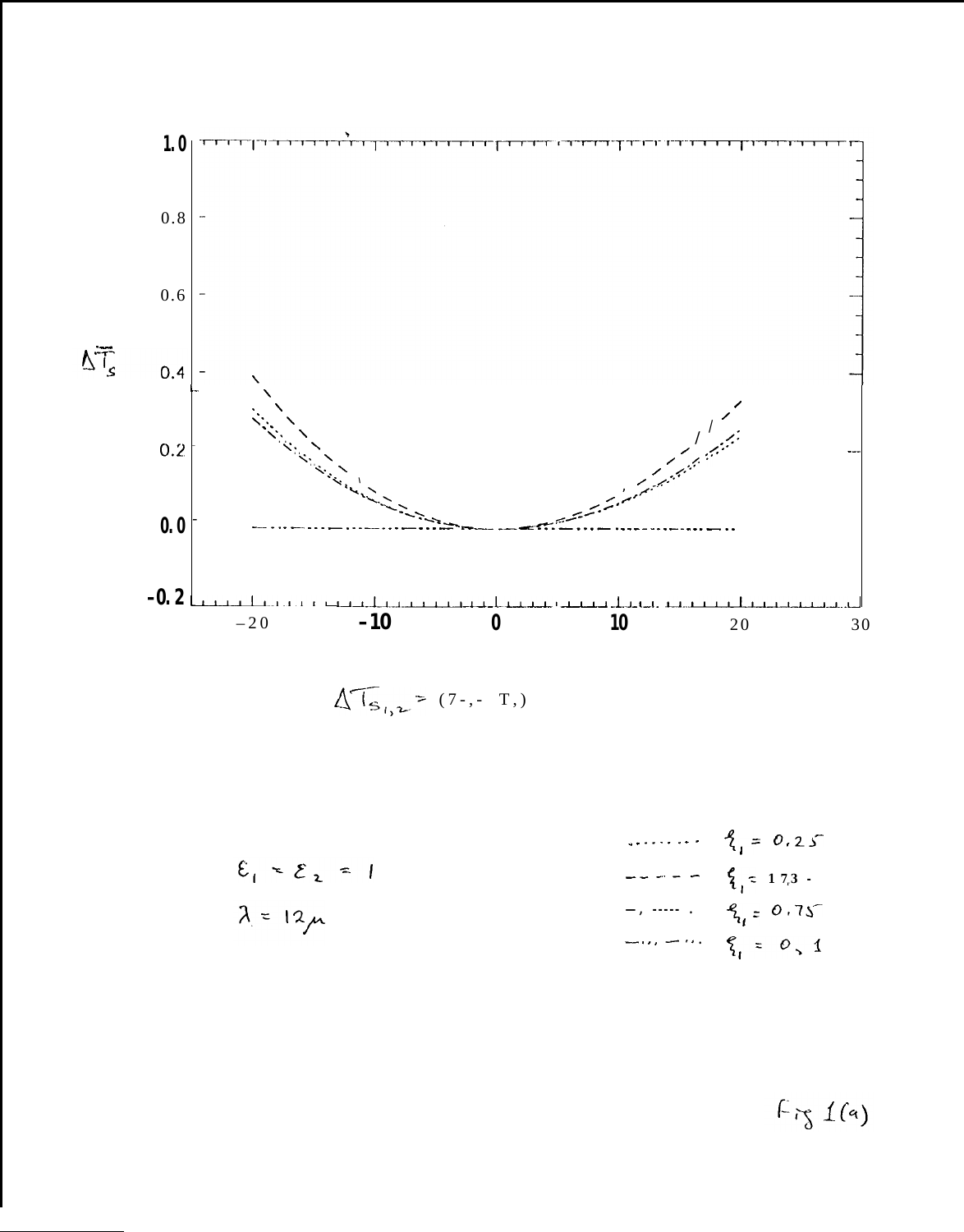

 $\Delta T_{s_{i,2}} = (T_{i,2} - T_{i,1})$ 

$$
\begin{aligned}\n\mathcal{E}_1 &= \mathcal{E}_2 = 1 & \dots & \mathcal{E}_{i} &= 0, 25 \\
\lambda &= 9\mu & \dots & -\mathcal{E}_{i_1} &= 0, 5 \\
& \dots & \mathcal{E}_{i_l} &= 0, 75 \\
& \dots & \mathcal{E}_{i_l} &= 0, 75\n\end{aligned}
$$

 $F_{T1}$  1(b)

 $\Delta \tilde{T_s}$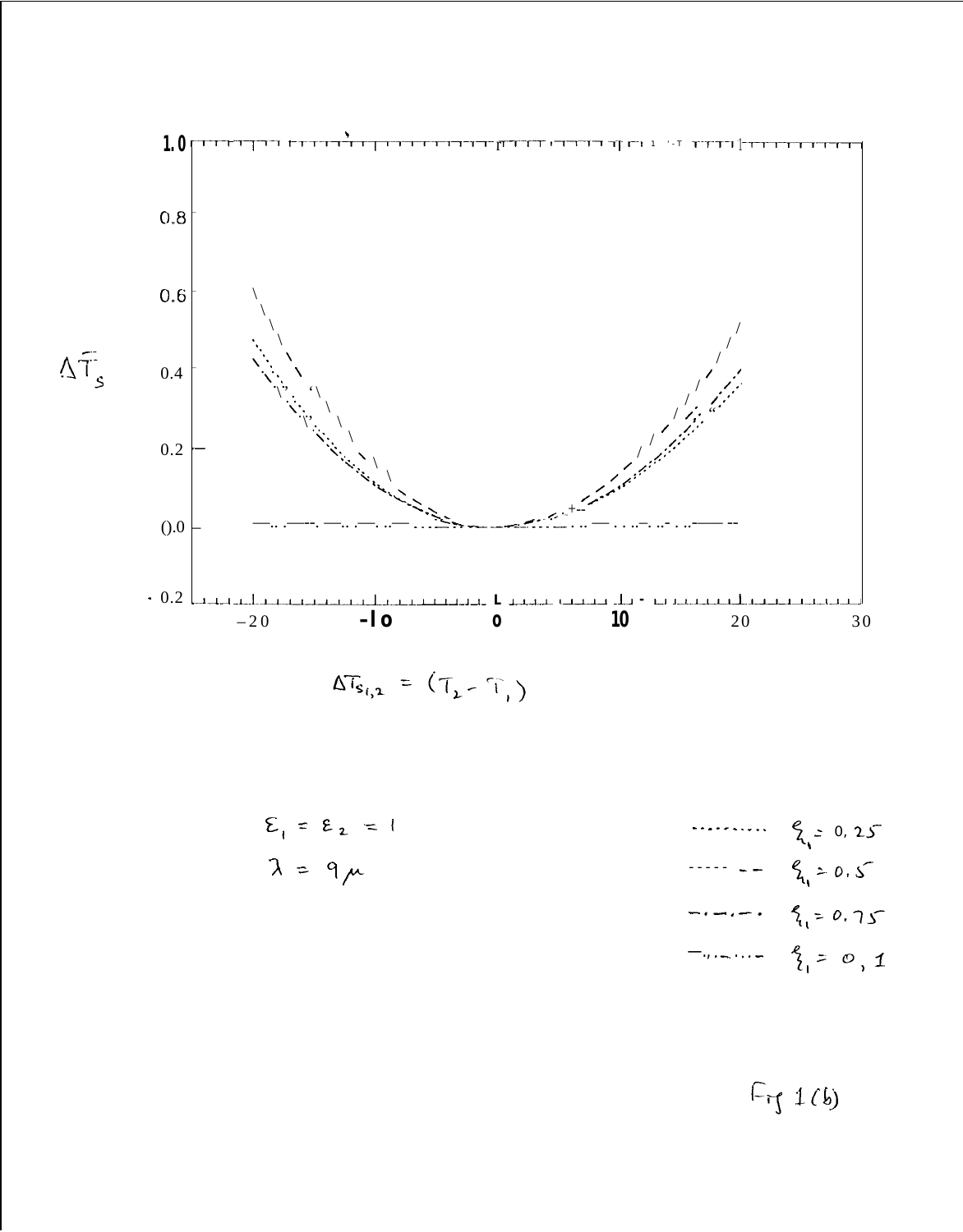

 $\Delta\overline{\mathsf{T}}_{\mathsf{s}}$ 

Fractional Cover, E,



 $Fry$   $l(c)$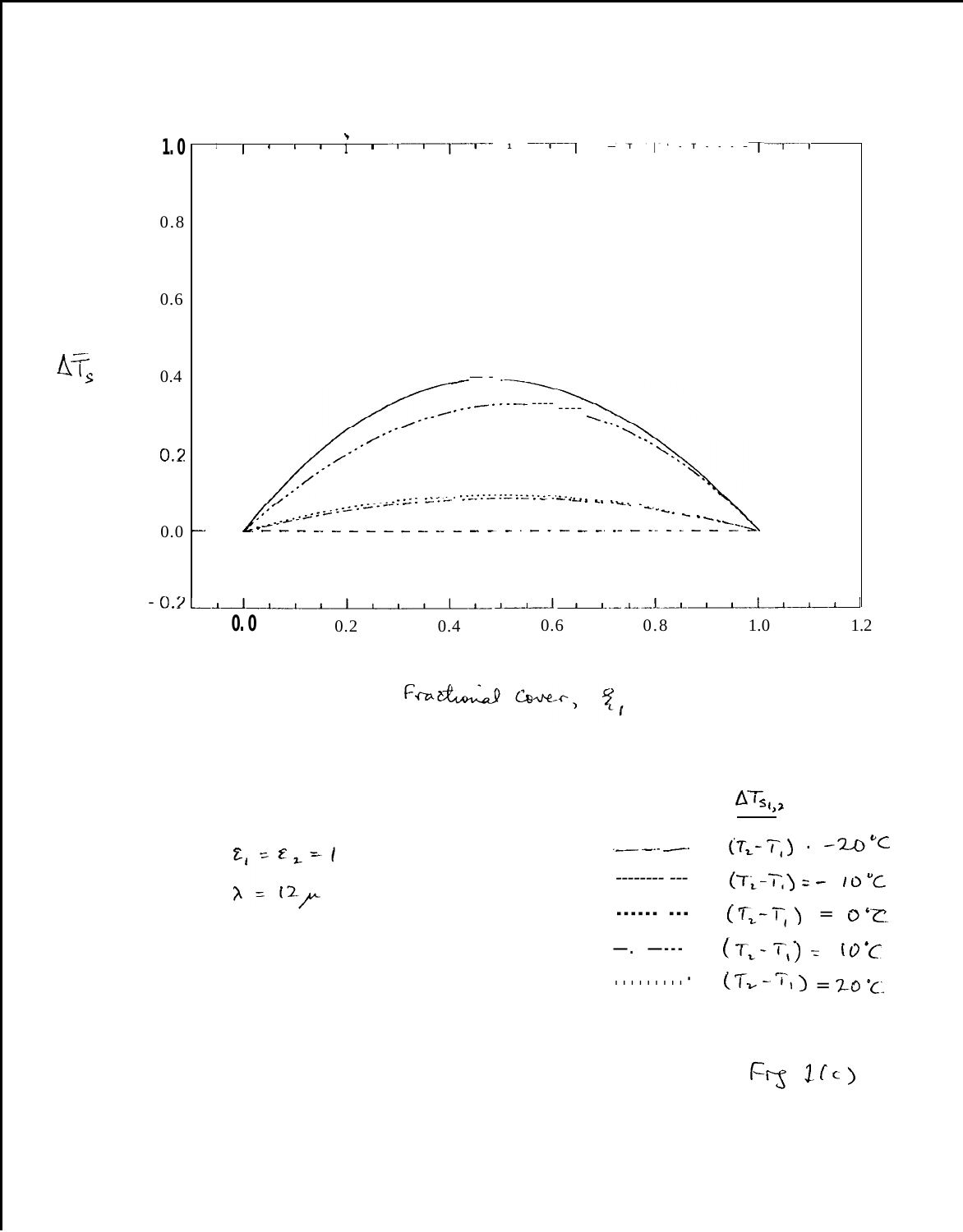

$$
\mathcal{E}_{1} = 0.985
$$
\n
$$
\mathcal{E}_{2} = 0.96
$$
\n
$$
\mathcal{E}_{3} = 0.96
$$
\n
$$
\mathcal{E}_{4} = 0.75
$$
\n
$$
\mathcal{E}_{5} = 0.12 \mu
$$
\n
$$
\mathcal{E}_{6} = 0.1
$$

 $Fig 1(d)$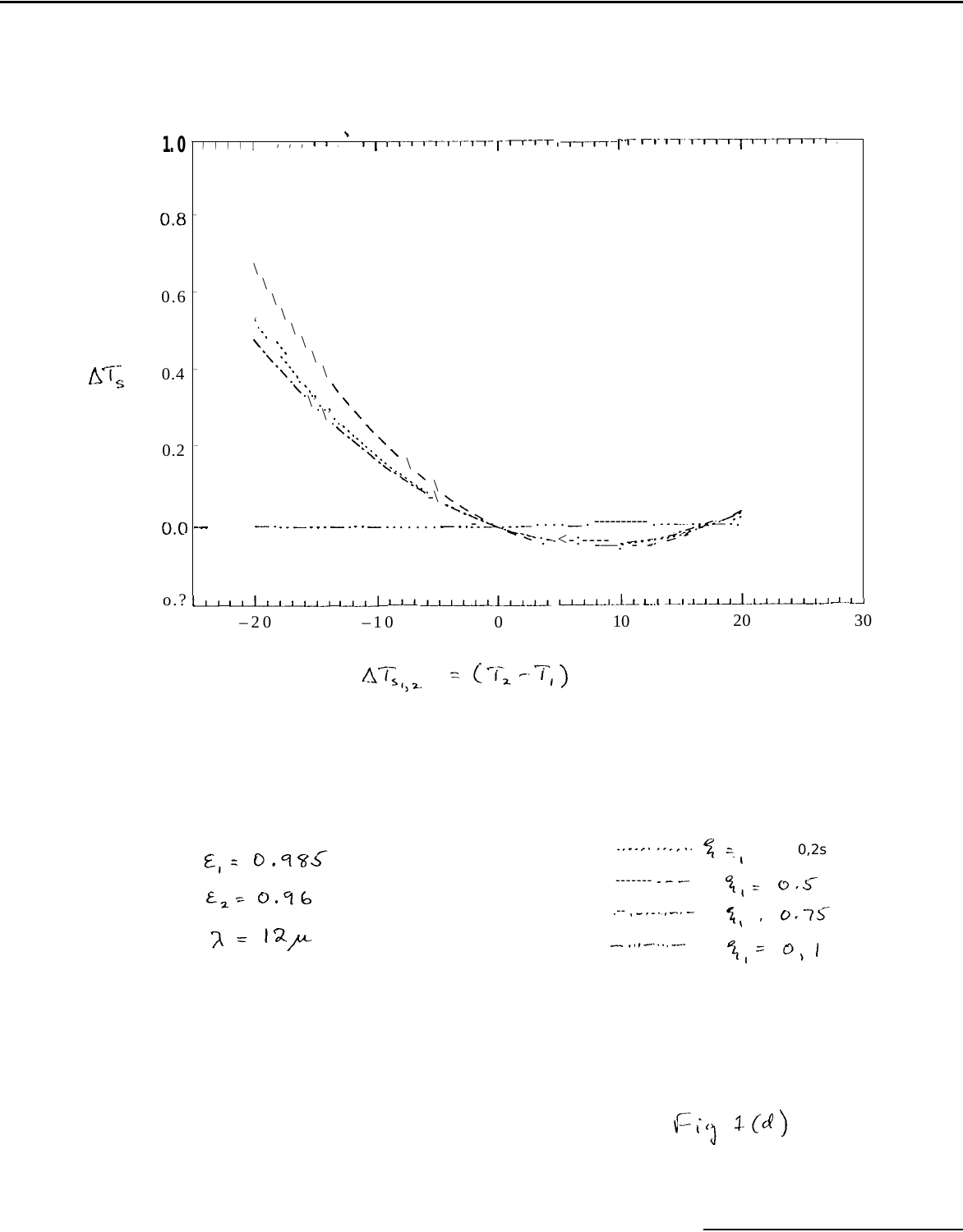

 $9.25$ <br>  $-22.25$ <br>  $-22.25$ <br>  $-22.25$ <br>  $-22.25$ <br>  $-22.25$ <br>  $-22.25$ <br>  $-22.25$ <br>  $-22.25$ <br>  $-22.25$ <br>  $-22.25$ <br>  $-22.25$ <br>  $-22.25$ <br>  $-22.25$ <br>  $-22.25$ <br>  $-22.25$ <br>  $-22.25$ <br>  $-22.25$ <br>  $-22.25$ <br>  $-22.25$ <br>  $-22.25$ <br>  $-22.25$ <br>  $-2$ 

# $FrS$   $2\omega$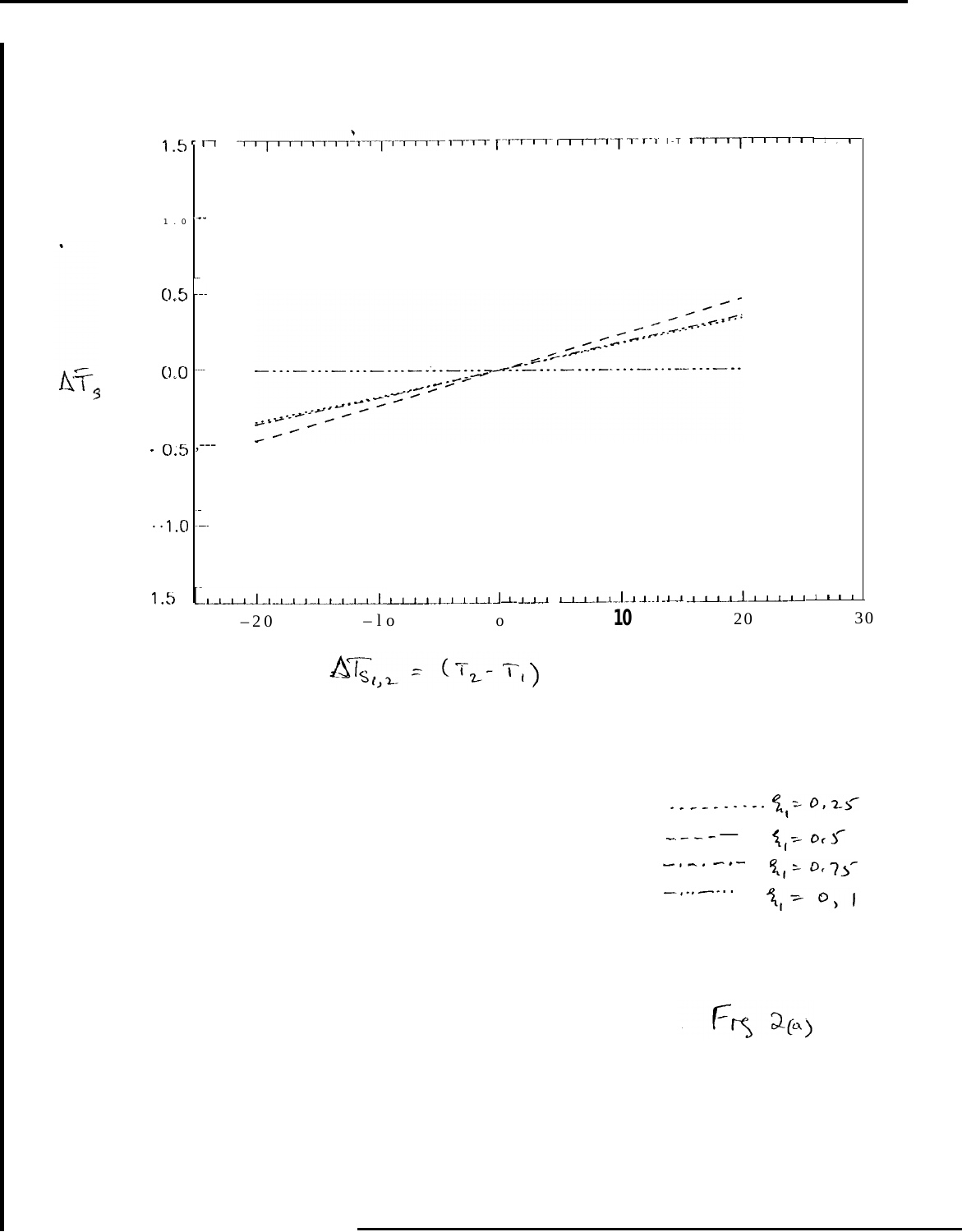

$$
\sqrt[4]{I_{s_{i_12}}} = (\top_{2} - \top_{1})
$$

 $\frac{2}{1}$  = 0.5

$$
\lambda = 24 \text{ cm}
$$
  
\n
$$
\lambda = 12 \text{ cm}
$$
  
\n
$$
\therefore \quad - = - \quad \lambda = 6 \text{ cm}
$$
  
\n
$$
\Rightarrow \quad - = \quad \lambda = 3 \text{ cm}
$$

 $Fry$   $2(b)$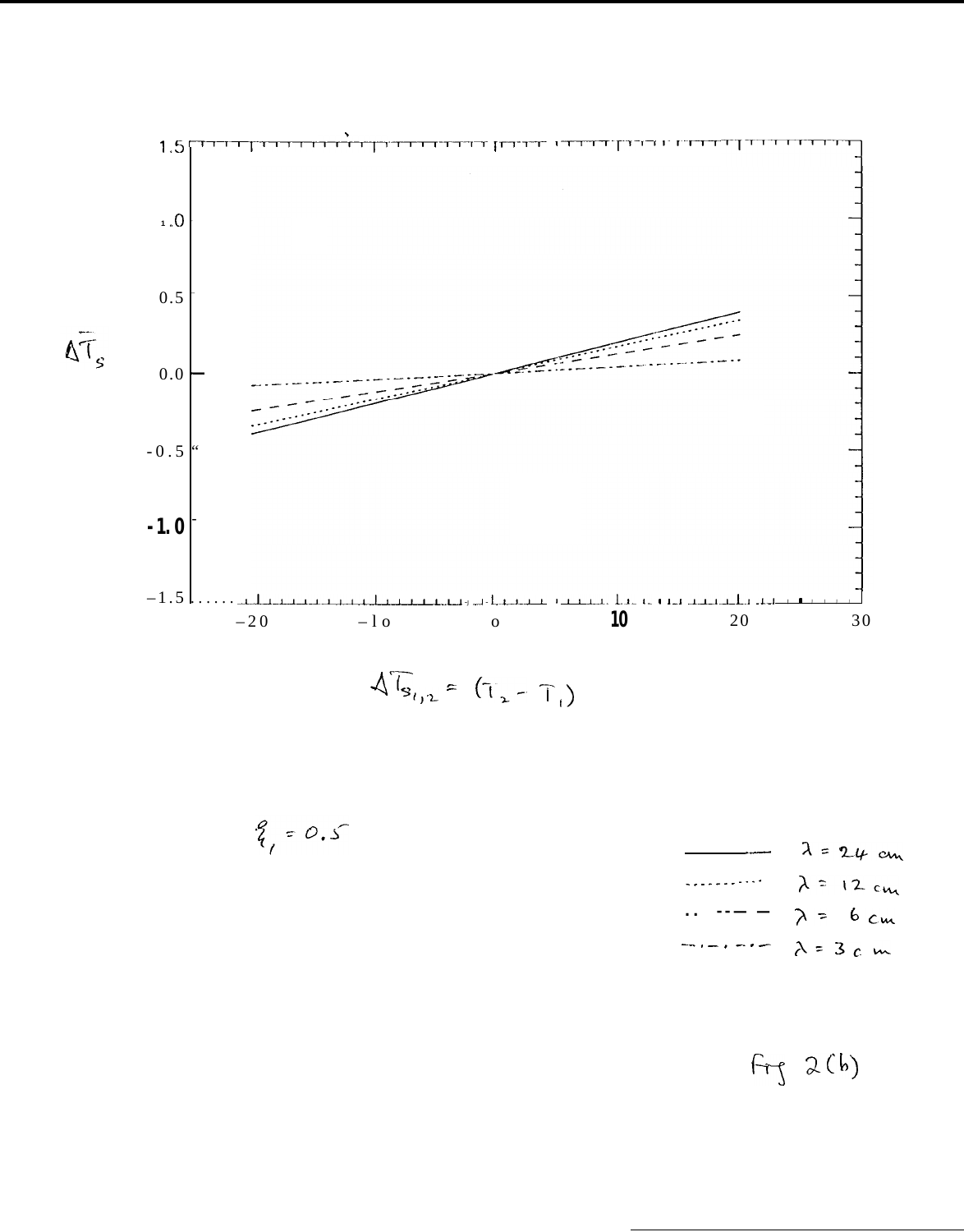

 $\sqrt[n]{\mathcal{S}_{\mathcal{S}_{12}}} = (\tau_{2} - \tau_{1})$ 

 $\lambda$  = 24 cm  $\lambda$  = 12 cm . . . . . .  $\lambda$  = 6 cm  $\lambda$  = 3 cm

 $5, 6, 5$ 

 $Fry$  2 (c)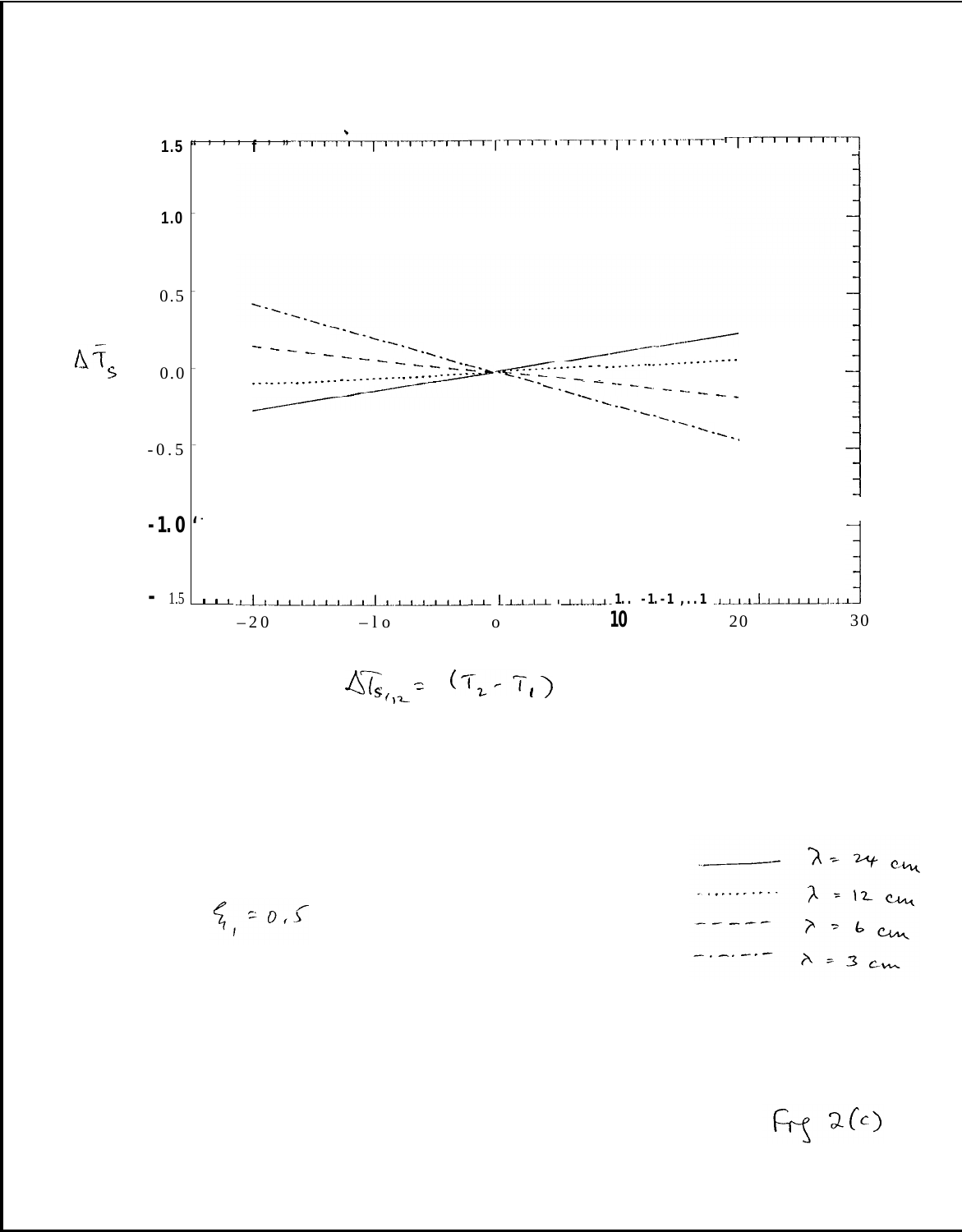

$$
\lambda = 24 \text{ cm}
$$
  
\n
$$
\lambda = 12 \text{ cm}
$$
  
\n
$$
-\lambda = 12 \text{ cm}
$$
  
\n
$$
-\lambda = 6 \text{ cm}
$$
  
\n
$$
-\lambda = 3 \text{ cm}
$$

 $2,05$ 

 $Frs$   $2(d)$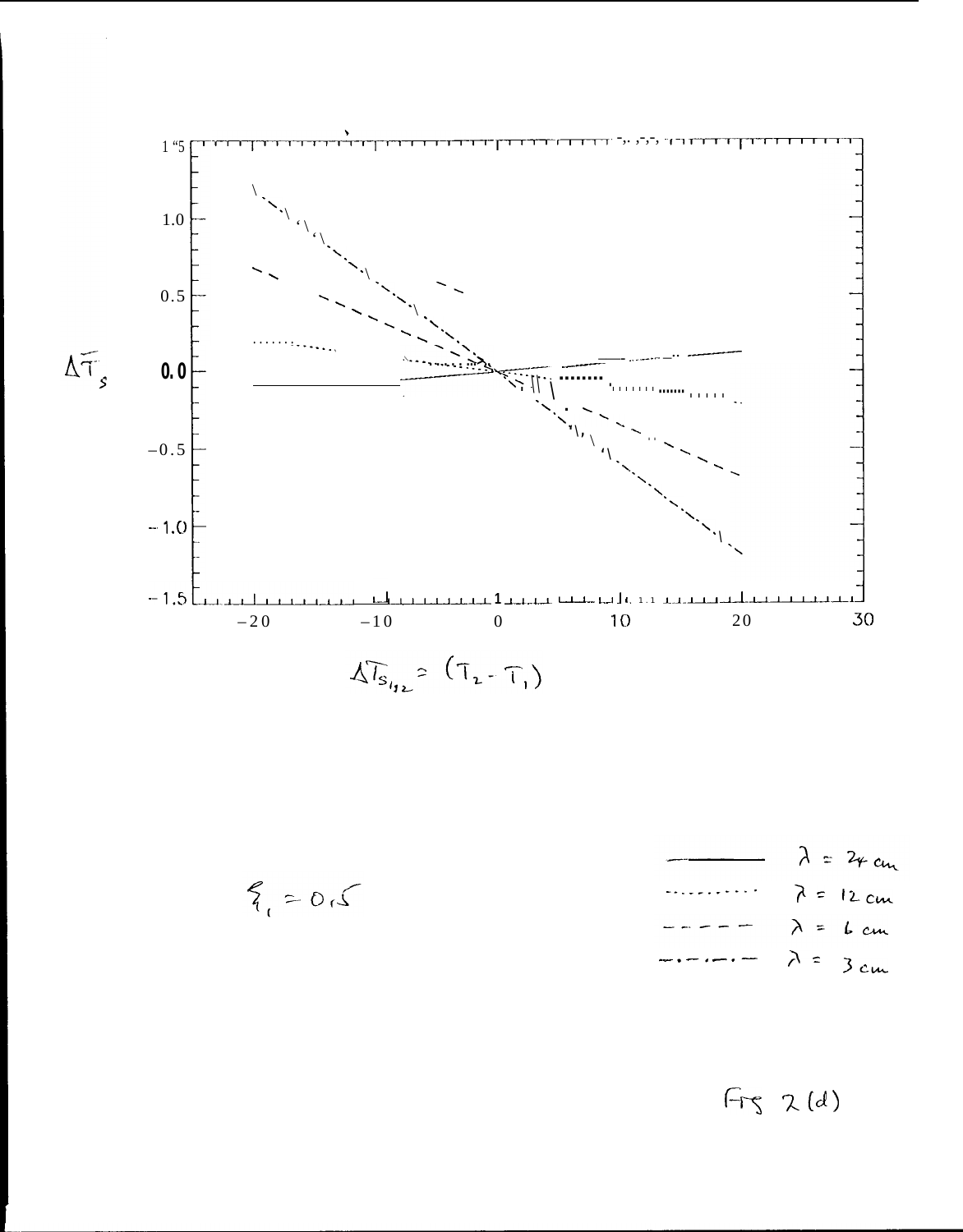

 $\Delta\,{\sf W}_{\rm I,2}$ 

$$
\lambda = 24 \text{ cm}
$$
\n
$$
(f = 1.25 \text{ GHz})
$$
\n
$$
(w_x - w_i) = 0 \text{ kgm}^2
$$
\n
$$
(w_x - w_i) = 1
$$
\n
$$
(w_x - w_i) = 2
$$
\n
$$
(w_x - w_i) = 2
$$
\n
$$
(w_x - w_i) = 2
$$
\n
$$
(w_x - w_i) = 3
$$
\n
$$
(w_x - w_i) = 3
$$
\n
$$
(w_x - w_i) = 4
$$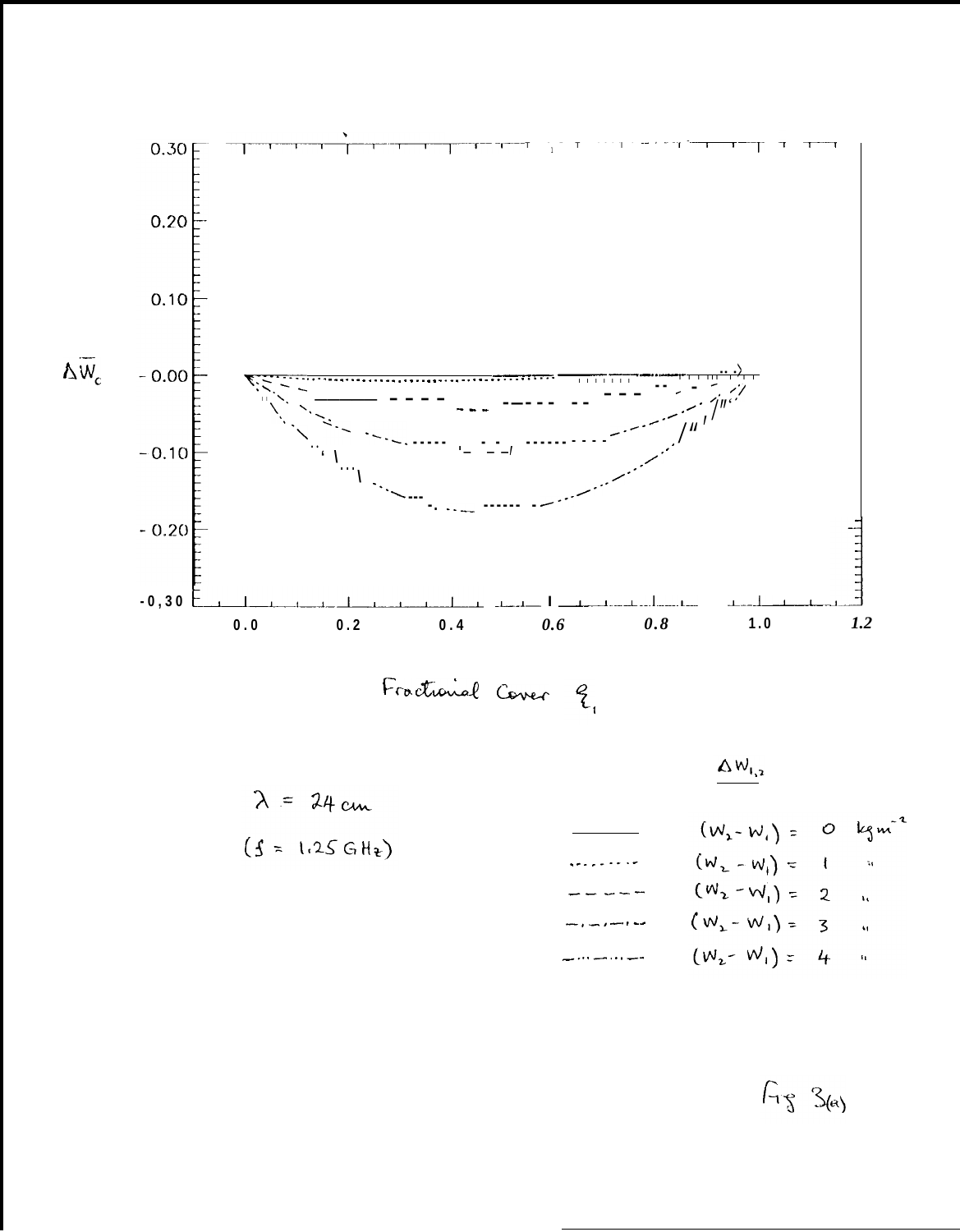

Fractional Cover, 2,

 $A W_{1,2}$  $\lambda = 3$ cm  $(w_2-w_1) = 0$   $kg m^2$  $(f = 10 \text{ GHz})$  $\bar{\mathbf{v}}_1$  $\ddot{\phantom{0}}$  $\tilde{\mathbf{u}}$  $\approx$  2  $\hat{\mathbf{v}}_0$  $\approx$  3  $\hat{\mathbf{u}}$  $54$  $\hat{\mathbf{q}}$  $\hat{\mathbf{a}}$ 

 $F_{36}$  3(6)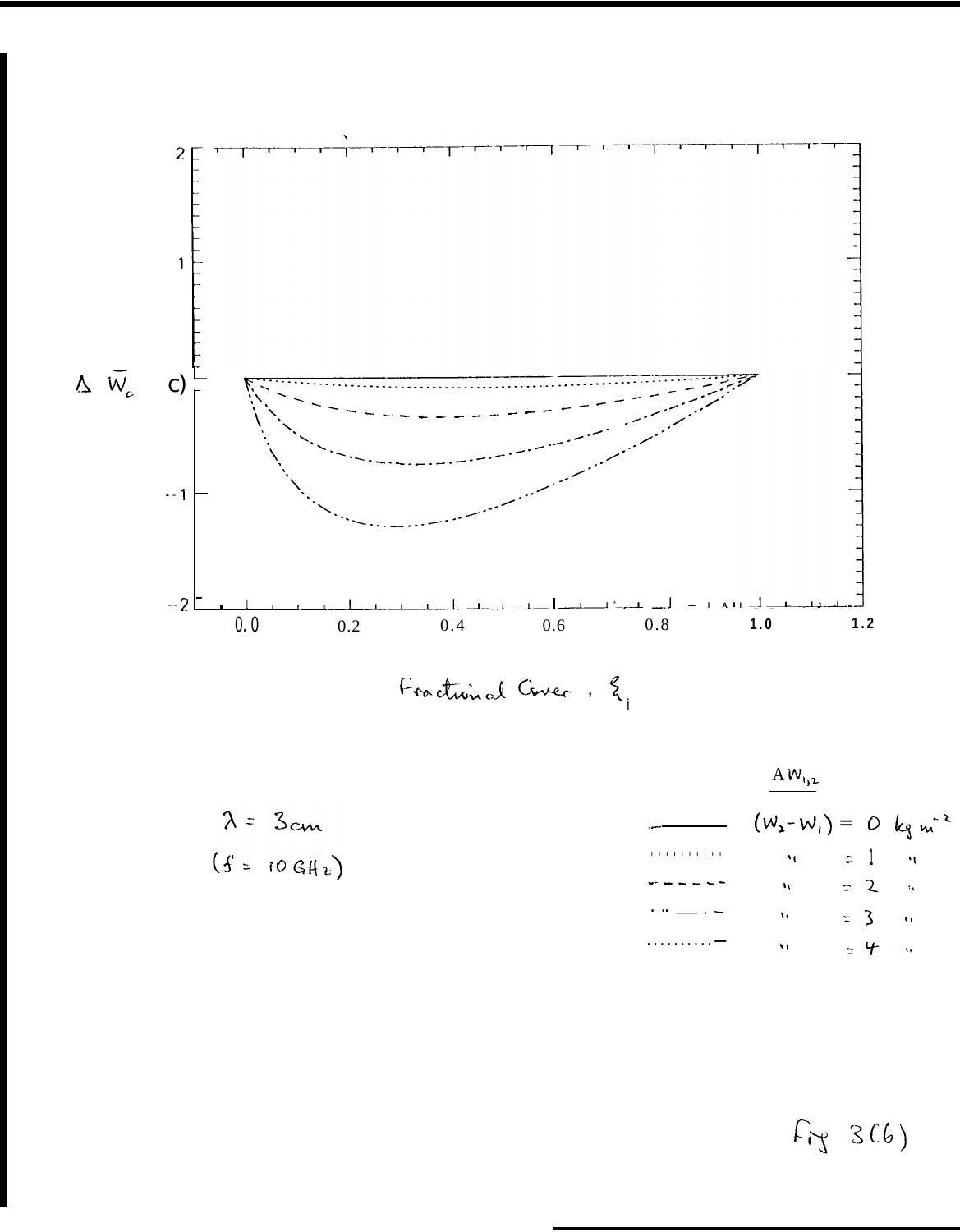

$$
\triangle W_{1,2} = (W_2 - W_1) \log m^{-2}
$$

$$
\begin{array}{ccc}\n\mathbf{P} = 0.5 & \lambda = 24 \text{ cm} & (1.25 \text{ G} \text{ H}_{2}) \\
& \lambda = 12 \text{ m} & (2.5 \text{ m}) \\
& & \\
\text{m} & \lambda = 6 \text{ m} & (5.0 \text{ m}) \\
& & \\
\text{m} & \lambda = 3 \text{ m} & (10.0 \text{ m})\n\end{array}
$$

 $F_{11}$  3(c)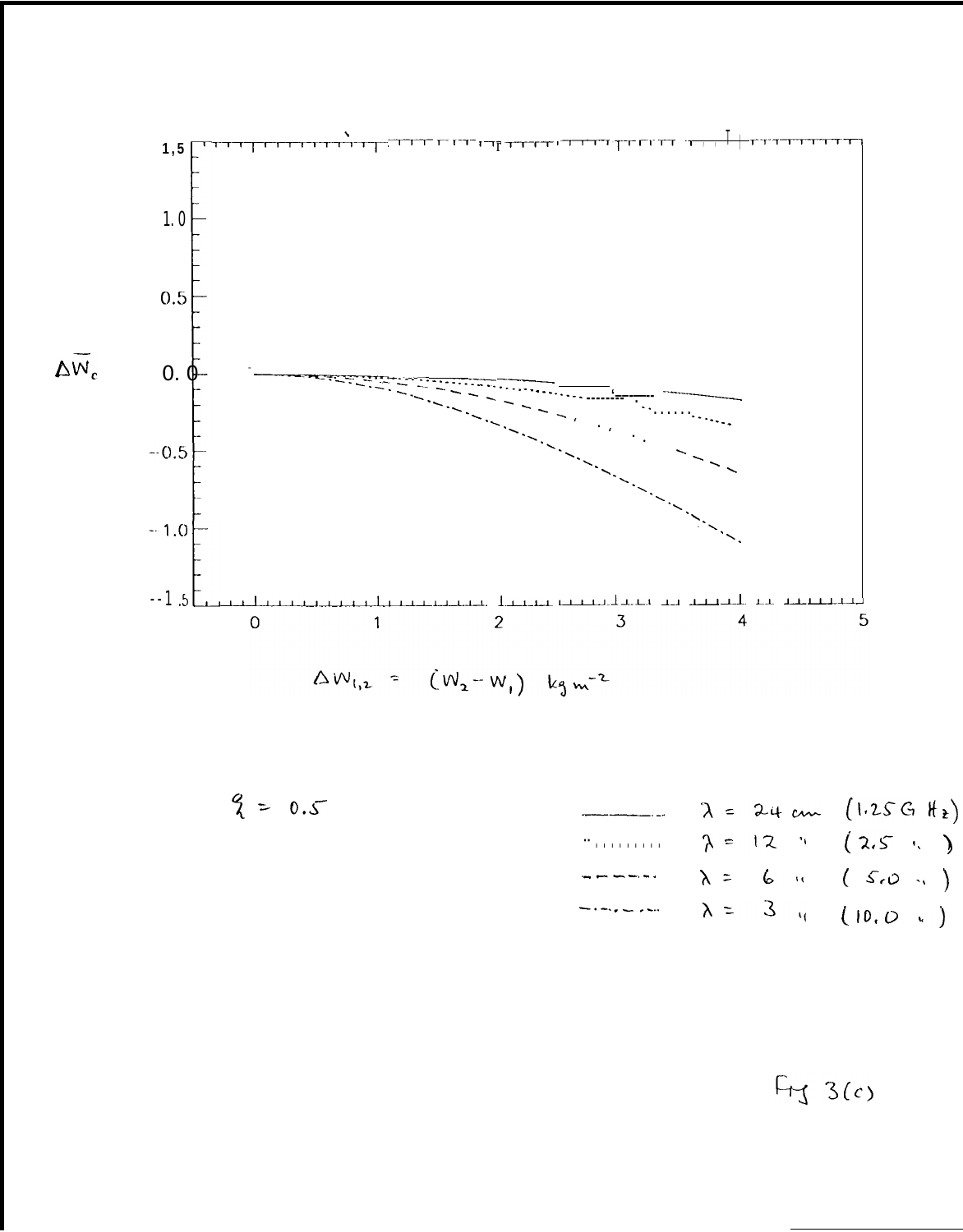

$$
M_{1} = 0.1 \text{ cm}^{-3}
$$
\n
$$
M_{2} = 0.2 \text{ cm}^{-3}
$$
\n
$$
M_{2} = 0.2 \text{ cm}^{-3}
$$
\n
$$
M_{2} = 0.2 \text{ cm}^{-3}
$$
\n
$$
M_{2} = 0.2 \text{ cm}^{-3}
$$
\n
$$
M_{2} = 0.2 \text{ cm}^{-3}
$$
\n
$$
M_{2} = 0.2 \text{ cm}^{-3}
$$
\n
$$
M_{2} = 0.2 \text{ cm}^{-3}
$$
\n
$$
M_{2} = 0.2 \text{ cm}^{-3}
$$
\n
$$
M_{2} = 0.2 \text{ cm}^{-3}
$$
\n
$$
M_{2} = 0.2 \text{ cm}^{-3}
$$
\n
$$
M_{2} = 0.2 \text{ cm}^{-3}
$$
\n
$$
M_{2} = 0.2 \text{ cm}^{-3}
$$
\n
$$
M_{2} = 0.2 \text{ cm}^{-3}
$$
\n
$$
M_{2} = 0.2 \text{ cm}^{-3}
$$
\n
$$
M_{2} = 0.2 \text{ cm}^{-3}
$$
\n
$$
M_{2} = 0.2 \text{ cm}^{-3}
$$
\n
$$
M_{2} = 0.2 \text{ cm}^{-3}
$$
\n
$$
M_{2} = 0.2 \text{ cm}^{-3}
$$
\n
$$
M_{2} = 0.2 \text{ cm}^{-3}
$$
\n
$$
M_{2} = 0.2 \text{ cm}^{-3}
$$
\n
$$
M_{2} = 0.2 \text{ cm}^{-3}
$$
\n
$$
M_{2} = 0.2 \text{ cm}^{-3}
$$
\n
$$
M_{2} = 0.2 \text{ cm}^{-3}
$$
\n
$$
M_{2} = 0.2 \text{ cm}^{-3}
$$
\n
$$
M_{2} = 0.2 \text{ cm}^{-3}
$$
\n
$$
M_{2} = 0.2 \text{ cm}^{-3}
$$
\n
$$
M_{2} = 0.2 \text{ cm}^{-3}
$$
\n
$$
M_{2} = 0.2 \text{ cm}^{-3}
$$
\n
$$
M_{2} =
$$

 $W_{c_1}$  = 0 kg m<sup>2</sup>

 $F_{\uparrow\uparrow}$  4(a)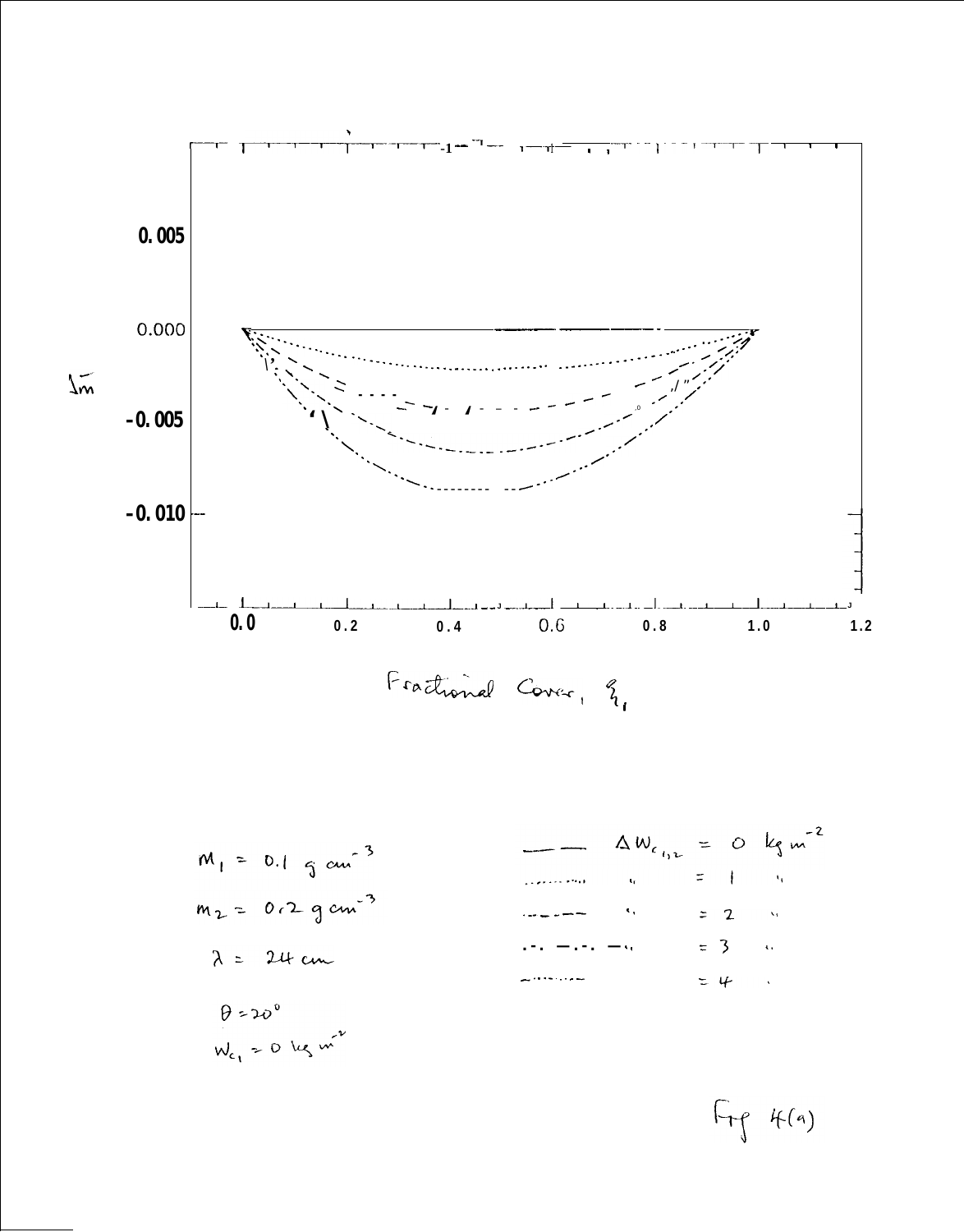

$$
m_1 = 0.13 cm-3
$$
  
\n
$$
m_2 = 0.12 cm-3
$$
  
\n
$$
λ = 3 cm
$$
  
\n
$$
m_2 = 0.14 cm-3
$$
  
\n
$$
= 2 cm-3
$$
  
\n
$$
= 2 cm-3
$$
  
\n
$$
= 3 cm-3
$$
  
\n
$$
= 2 cm-3
$$
  
\n
$$
= 4 cm-3
$$
  
\n
$$
= 2 cm-3
$$
  
\n
$$
= 4 cm-3
$$

 $F_{\uparrow\uparrow}$  k(b)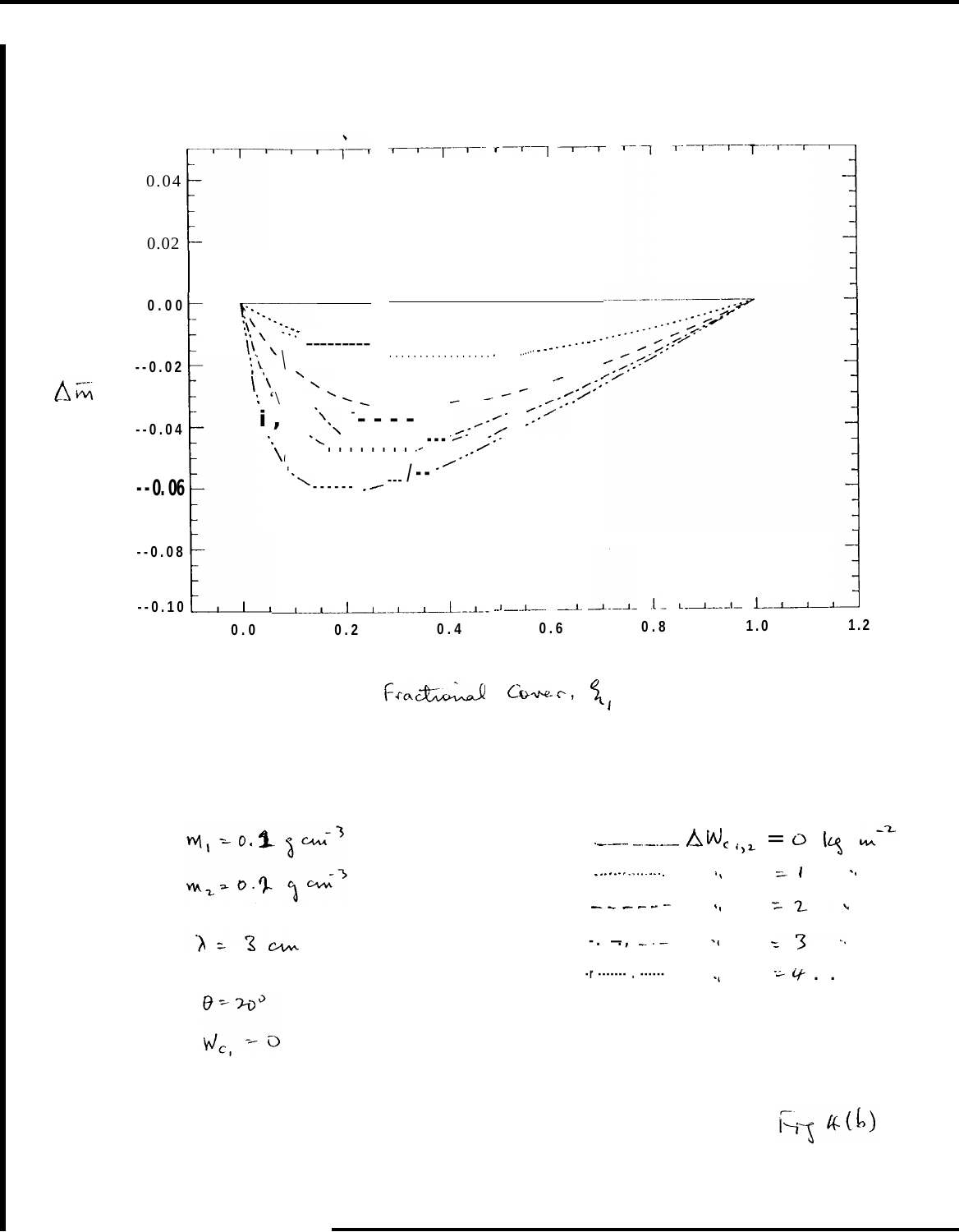

$$
\Delta W_{c_{1,2}} = 0.4 \text{ m}^{-2}
$$
  
\n
$$
= 1 \text{ m}^{-2}
$$
  
\n
$$
= 2 \text{ m}
$$
  
\n
$$
= 3 \text{ m}
$$
  
\n
$$
= 4 \text{ m}^{-2}
$$
  
\n
$$
= 3 \text{ m}
$$

$$
\lambda = 24 \text{ cm}
$$
\n
$$
\theta = 20^\circ
$$
\n
$$
W_{c_1} = 0 \text{ kg m}^{-2}
$$
\n
$$
M_1 = 0.1 \text{ cm}^{-3}
$$

 $K_{rJ}$ 4(c)